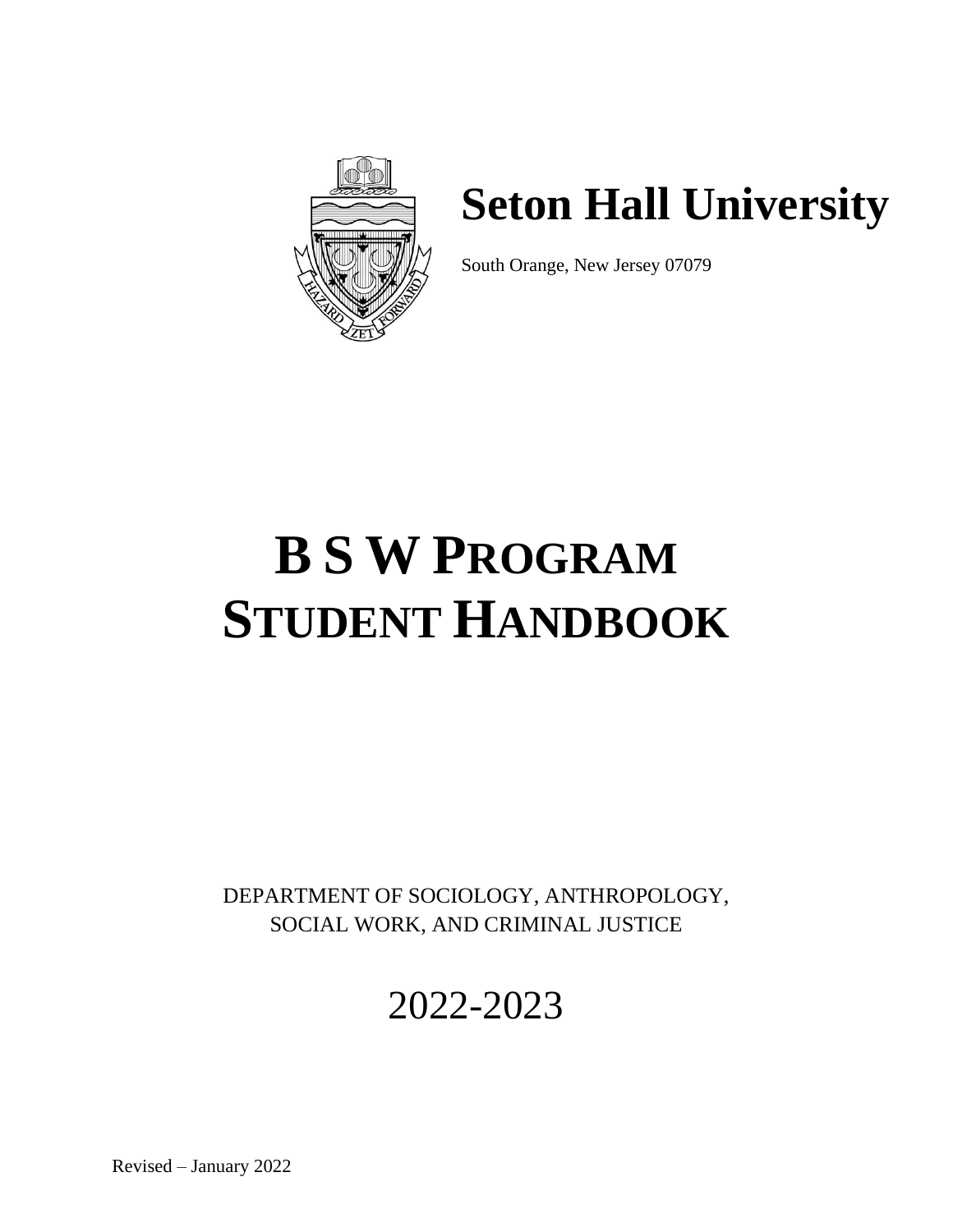### Table of Contents

| <b>Welcome to Social Work</b>                                  |                |
|----------------------------------------------------------------|----------------|
| <b>Faculty Directory</b>                                       | 2              |
| <b>About Social Work</b>                                       | 3              |
| <b>Social Work Program Mission</b>                             | 6              |
| <b>Social Work Program Goals</b>                               | $\overline{7}$ |
| <b>Social Work Competencies</b>                                | 8              |
| The Social Work Curriculum                                     | 13             |
| <b>Social Work Course Descriptions</b>                         | 16             |
| Formal Application to the Social Work Program                  | 19             |
| <b>Certificate Programs</b>                                    | 22             |
| <b>Academic Advising</b>                                       | 26             |
| <b>Student Rights and Responsibilities</b>                     |                |
| Social Work Club and Honor Society                             | 30             |
| The Minor in Social Work                                       | 32             |
| Policy on Academic Dishonesty                                  | 33             |
| Policy on Special Conditions and Accommodations                | 35             |
| Suggestions for Applying to Graduate School and for Employment |                |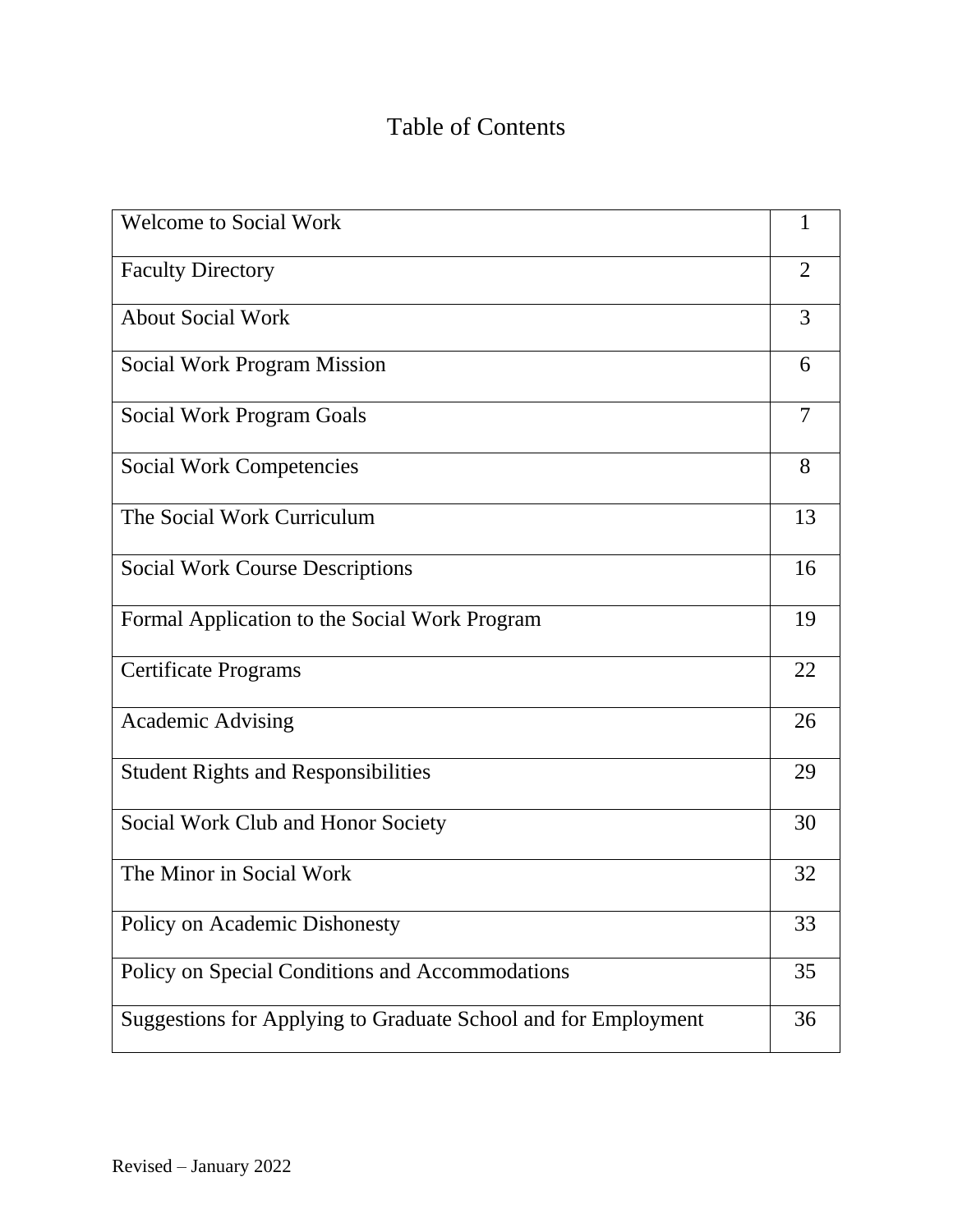### Welcome to Social Work

Welcome to the Social Work Baccalaureate Program at Seton Hall University (SHU), housed in the Department of Sociology, Anthropology, Social Work, and Criminal Justice. This program has been offering quality professional education of students since it was first accredited in the early 1970s. Accreditation is a system for recognizing a professional program as having a level of performance, integrity and quality that entitles it to the confidence of the educational community and the public. Social work programs are accredited nationally by the Council of Social Work Education (CSWE). Graduation from an accredited program is necessary for one to become certified in the State of New Jersey. Certification of social workers by the State is an important protection for the public and is assurance that the profession provides an appropriate education and training.

This handbook is designed to inform students, faculty, and all stakeholders about the social work program at SHU and is distributed to all students when they declare the social work major and also to those who indicate interest in the social work major. We recommend that students keep it with important documents pertaining to their academic career.

It is important that you, as a BSW student, stay abreast of all the regulations and procedures of the university and the social work program. Regulations will not be waived, nor will exceptions be granted simply because you have failed to inform yourself of the requirements included in this handbook. For this reason it is extremely important that you work closely with your Social work advisor, beginning early in your program and continuing through graduation.

We welcome questions, comments and suggestions about the program. If you wish to know more about the program or the profession of social work, contact Dr. Dawn Apgar, BSW Program Director, at dawn.apgar@shu.edu.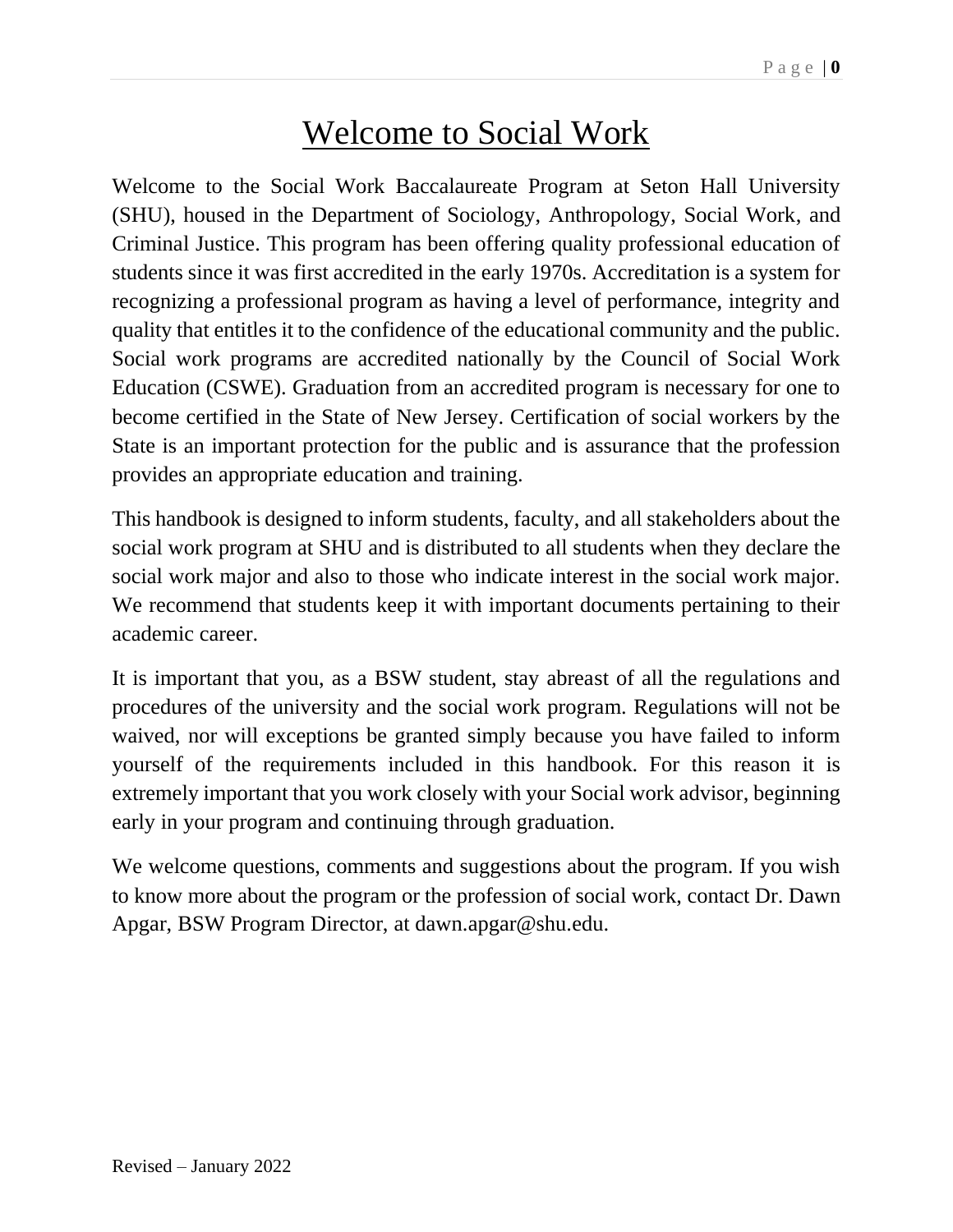# Faculty Directory

\_\_\_\_\_\_\_\_\_\_\_\_\_\_\_\_\_\_\_\_\_\_\_\_\_\_\_\_\_\_\_\_\_\_\_\_\_\_\_\_\_\_\_\_\_\_\_\_\_\_\_\_\_\_\_\_\_\_\_\_\_\_\_\_\_\_

#### **BSW Faculty Members**

Dawn Apgar, PhD, LSW, ACSW Office: Fahy Hall, Room 251c Assistant Professor/Director Email: [dawn.apgar@shu.edu](mailto:dawn.apgar@shu.edu)

Mary Landriau, LCSW Office: Fahy Hall, Room 209 Faculty Associate Email: [mary.landriau@shu.edu](mailto:mary.landriau@shu.edu) Director, BSW Field Education

Anthony Nicotera, DSW, JD, LSW Office: Fahy Hall, Room 215 Assistant Professor Email: [anthony.nicotera@shu.edu](mailto:anthony.nicotera@shu.edu)

#### **Staff**

Rhonda Quinn, PhD Office: Jubilee Hall, Room 561 Associate Professor **Office Phone: (973) 761-9211** Department Chairperson Email: [rhonda.quinn@shu.edu](mailto:rhonda.quinn@shu.edu)

Heather Lee, PhD, LCSW Office: Fahy Hall, Room 207 Assistant Professor Email: [heather.lee1@shu.edu](mailto:heather.lee1@shu.edu)

Nancy Hall **Nancy Hall** Office: Jubilee Hall, Room 517 Secretary Phone: (973)761-9170 Email: [nancy.hall@shu.edu](mailto:nancy.hall@shu.edu)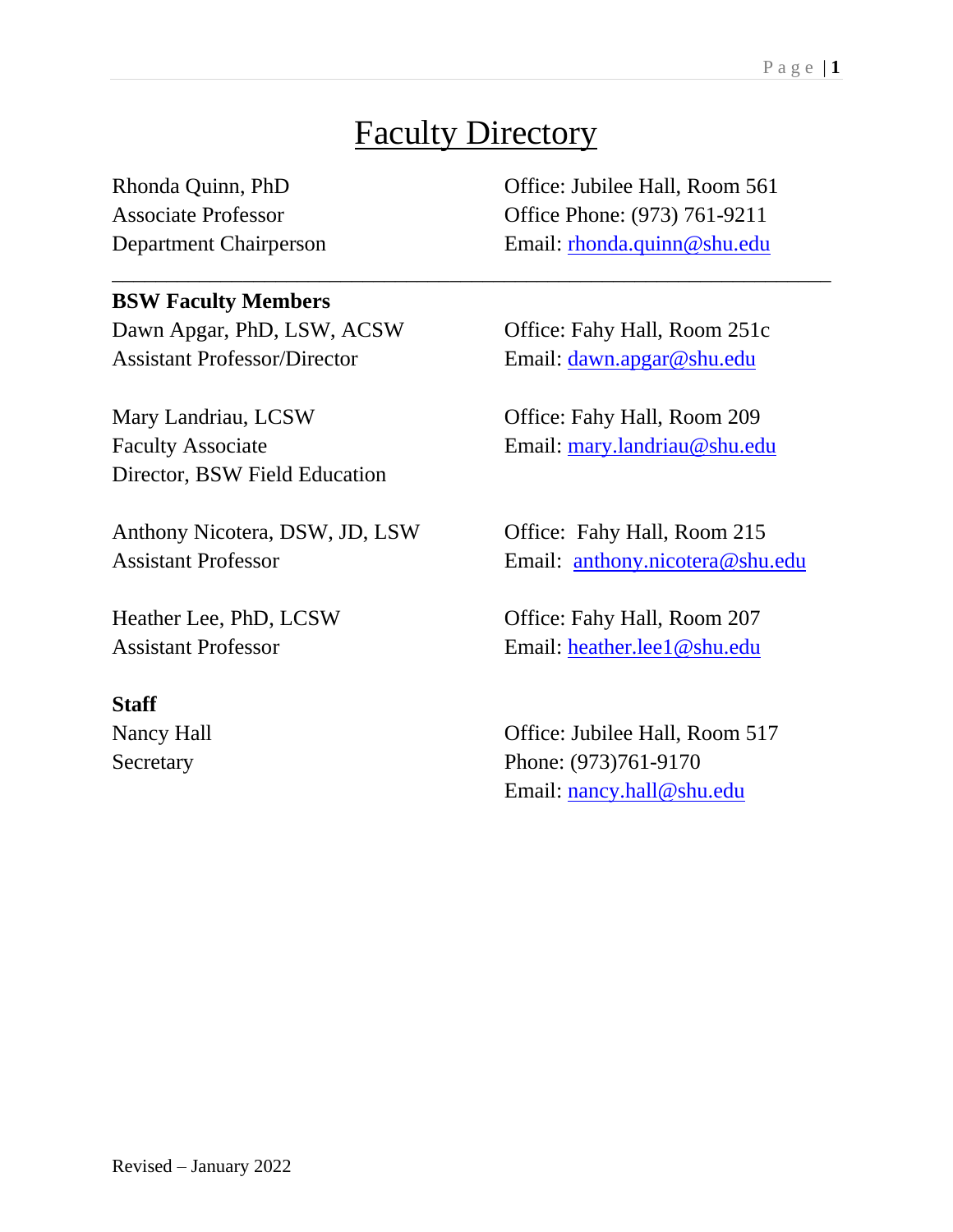# About Social Work

The major in social work is designed to prepare students for generalist social work practice at the undergraduate level (BSW) in accordance with criteria established and monitored by the Council on Social Work Education (www.cswe.org). Instruction is deeply rooted in the ecological perspective with an emphasis on person-in-environment focusing on problem solving and solution focused interventions. The undergraduate degree in social work is offered by different colleges and universities under various degree titles. At SHU, the official degree is the Bachelor of Arts, with the major in social work. This is known, in terms of employment, licensing, and graduate school as the Bachelor's Degree in Social Work (BSW).

Our curriculum is comprehensive, with a major emphasis placed on social justice and diversity, derived from our demographic location, long-standing history, and philosophy.

We follow, explicitly, the mission of the social work profession put forth by the National Association of Social Workers (www.socialworkers.org):

"The primary mission of the social work profession is to enhance human wellbeing and help meet the basic human needs of all people, with particular attention to the needs and empowerment of people who are vulnerable, oppressed, and living in poverty." The mission of the social work profession is rooted in a set of core values that includes service, social justice, the dignity and work of the person, the importance of human relationships, integrity, and competence.

The National Association of Social Workers defines social work as follows:

"Social work is the professional activity of helping individuals, groups or communities to enhance or restore their capacity for social functioning, and for creating societal conditions favorable to this goal."

We prepare students, using evidence-based education, for generalist social work practice. Generalist social work practice is defined by the Council on Social Work Education.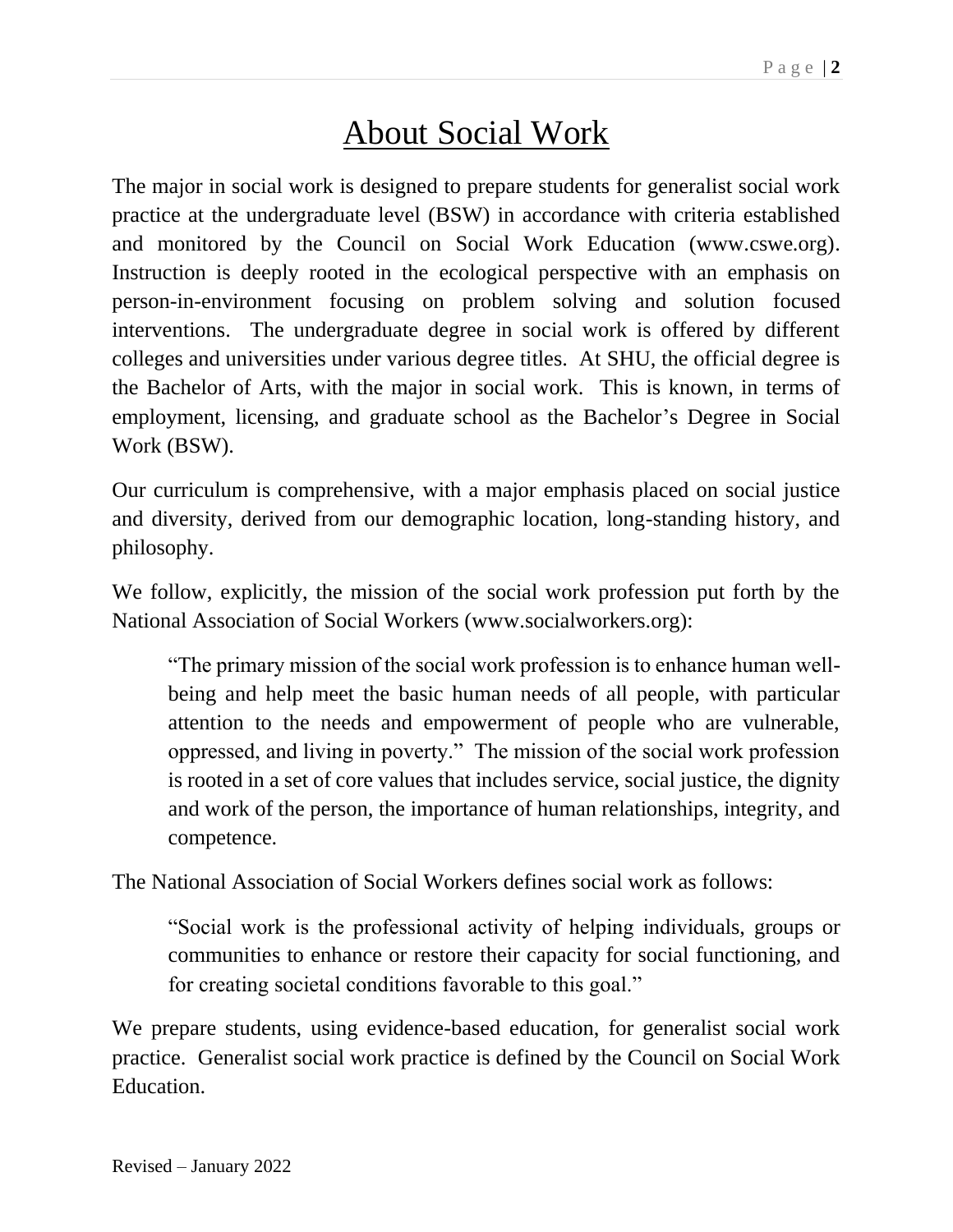"Generalist practice is grounded in the liberal arts and the person and environment construct. To promote human and social well-being, generalist practitioners use a range of prevention and intervention methods in their practice with individuals, families, groups, organizations, and communities. The generalist practitioner identifies with the social work profession and applies ethical principles and critical thinking in practice. Generalist practitioners incorporate diversity in their practice and advocate for human rights and social and economic justice. They recognize, support, and build on the strengths and resiliency of all human beings. They engage in researchinformed practice and are proactive in responding to the impact of context on profession practice. BSW practice incorporates all of the core competencies." (For a listing of the core competencies, please see the Council on Social Work Education's 2015 Educational Policy and Accreditation Standards at www.cswe.org ).

Graduates of the social work program, through a variety of explicit and implicit educational means, will know, understand, internalize, and demonstrate competency in the above. Graduates of our Program will identify themselves as professional social workers.

Regarding licensure in New Jersey: Persons who have obtained a BSW are currently eligible to become a Certified Social Worker (CSW) from the State of New Jersey. To become a CSW, you must contact the State Board of Social Work Examiners at (973) 504-6495 or visit https://www.njconsumeraffairs.gov/sw/Pages/default.aspx upon completion of the bachelor's degree with the social work major.

Regarding graduate school admission: Graduates may also be eligible for advanced standing in graduate schools of social work that offer a Master's Degree in Social Work (MSW). As a general rule, and with some differences depending upon the respective graduate school, this approximates one year of graduate school for the MSW as contrasted with the traditional two years of course of study. Acceptance into a graduate school with advanced standing is not guaranteed and is dependent upon numerous variables, including but not limited to: grade point average (GPA); a personal statement; and letters of recommendation. Suggestions for graduate school application processes are included near the end of this handbook. We note that while we encourage applications for graduate school in social work, our primary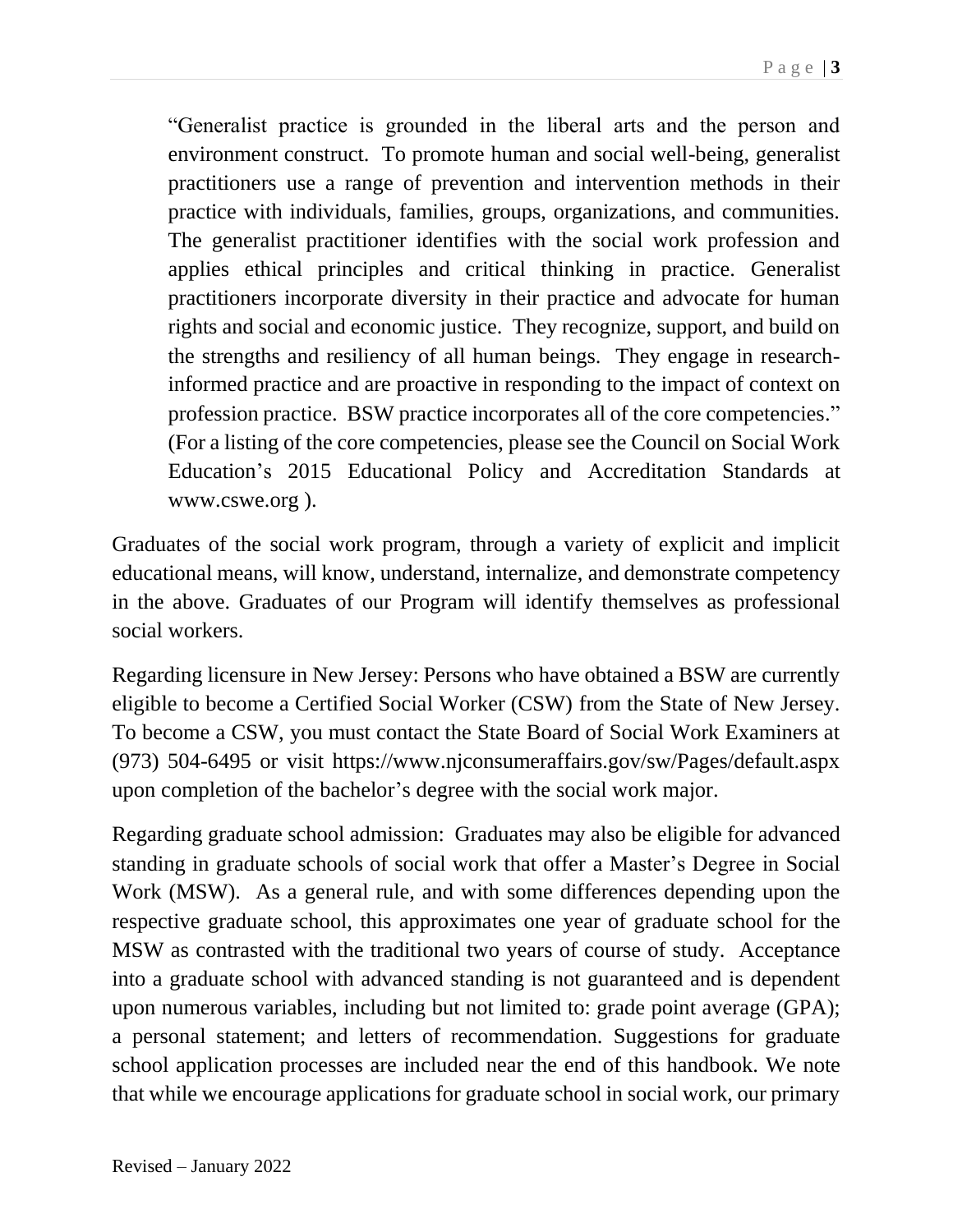mission is preparation at the undergraduate level of generalist social workers who possess the necessary competencies to serve others.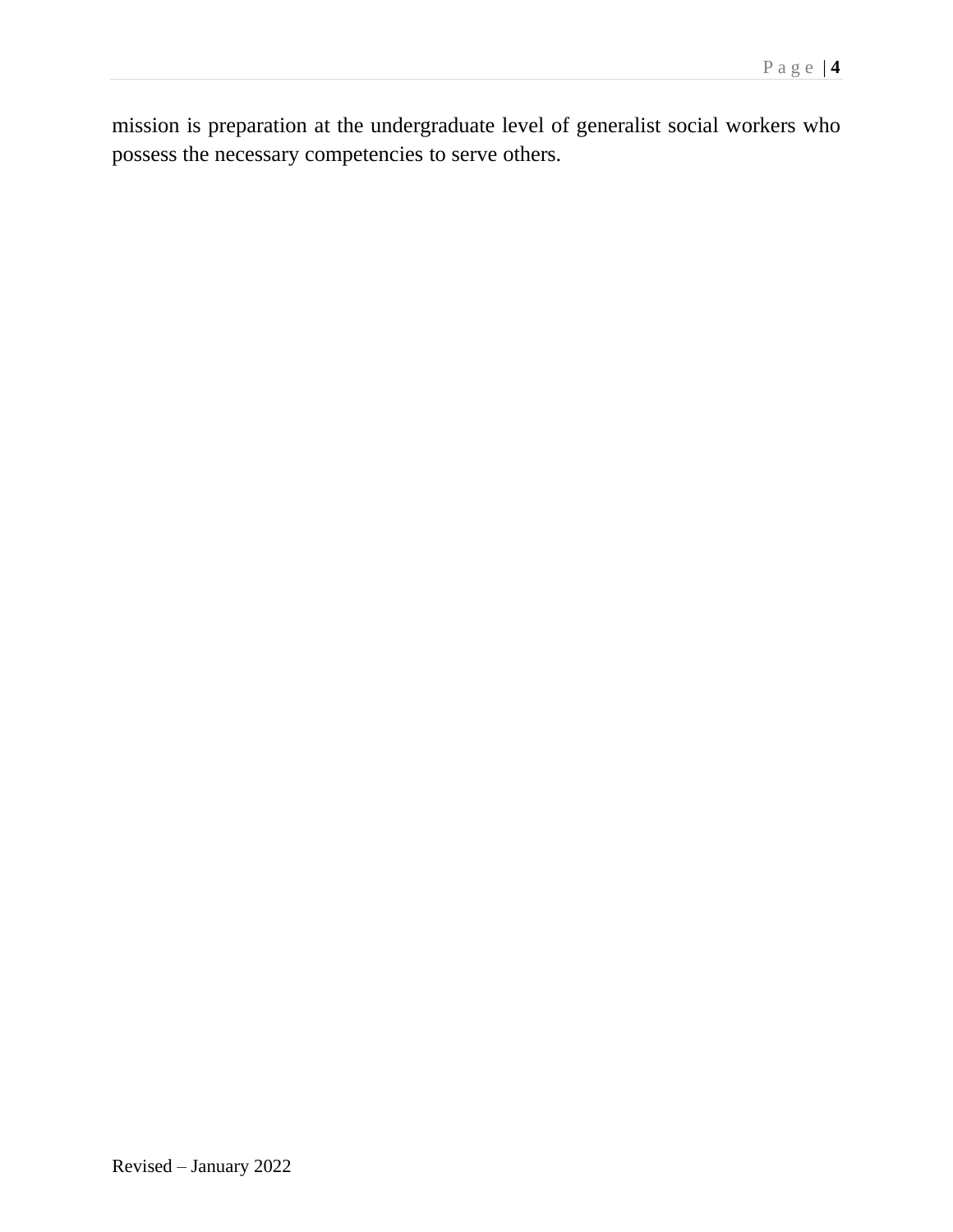# Social Work Program Mission

The social work program is an exemplar of the University's mission pertaining to servant leadership. Students are prepared for certification by the State of New Jersey to practice as generalist professionals. Preparation is done using an evidence-based educational framework that is grounded on the values and principles of the profession as well as a liberal arts foundation. Students must respect and competently serve diverse persons, groups, and communities that are at-risk and who suffer from social injustice.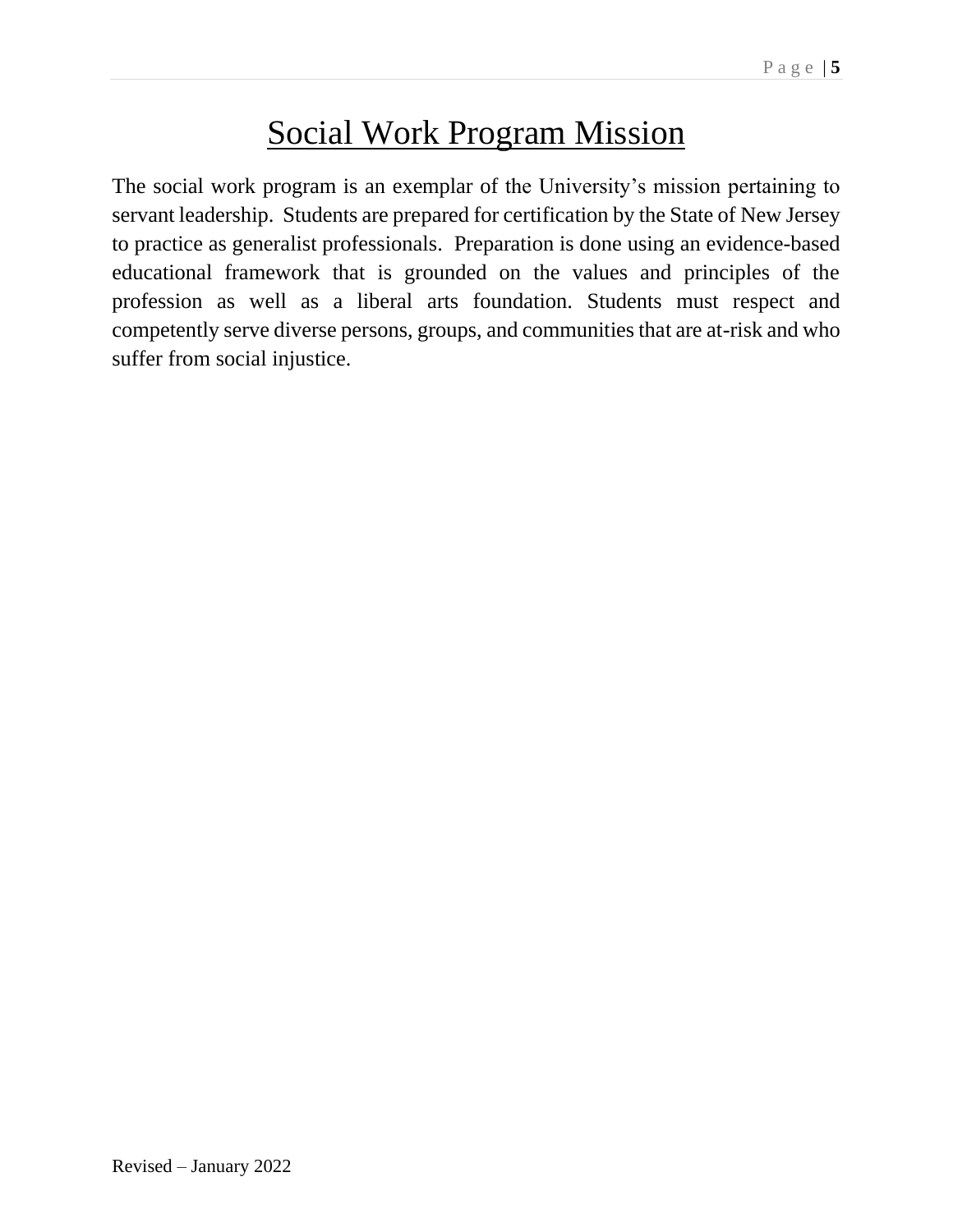# Social Work Program Goals

**Goal 1 - Integrate Theory into Practice:** To help graduates use critical thinking and integrate liberal arts and professional knowledge, values and skills into the development of a generalist perspective for social work practice with individuals, families, groups, communities and organizations.

**Goal 2 - Celebrate Diversity:** To help graduates recognize the value of human diversity, acquire knowledge related to diverse populations for professional practice, and acquire skills for change to redress economic and social injustice.

**Goal 3 - Conduct Policy Practice:** To prepare graduates to understand social policy and its impact upon professional practice and to participate in efforts to assure that policy responds to human needs.

**Goal 4 - Assume Professional Identity:** To motivate graduates to assume responsibility for continuing professional growth and development.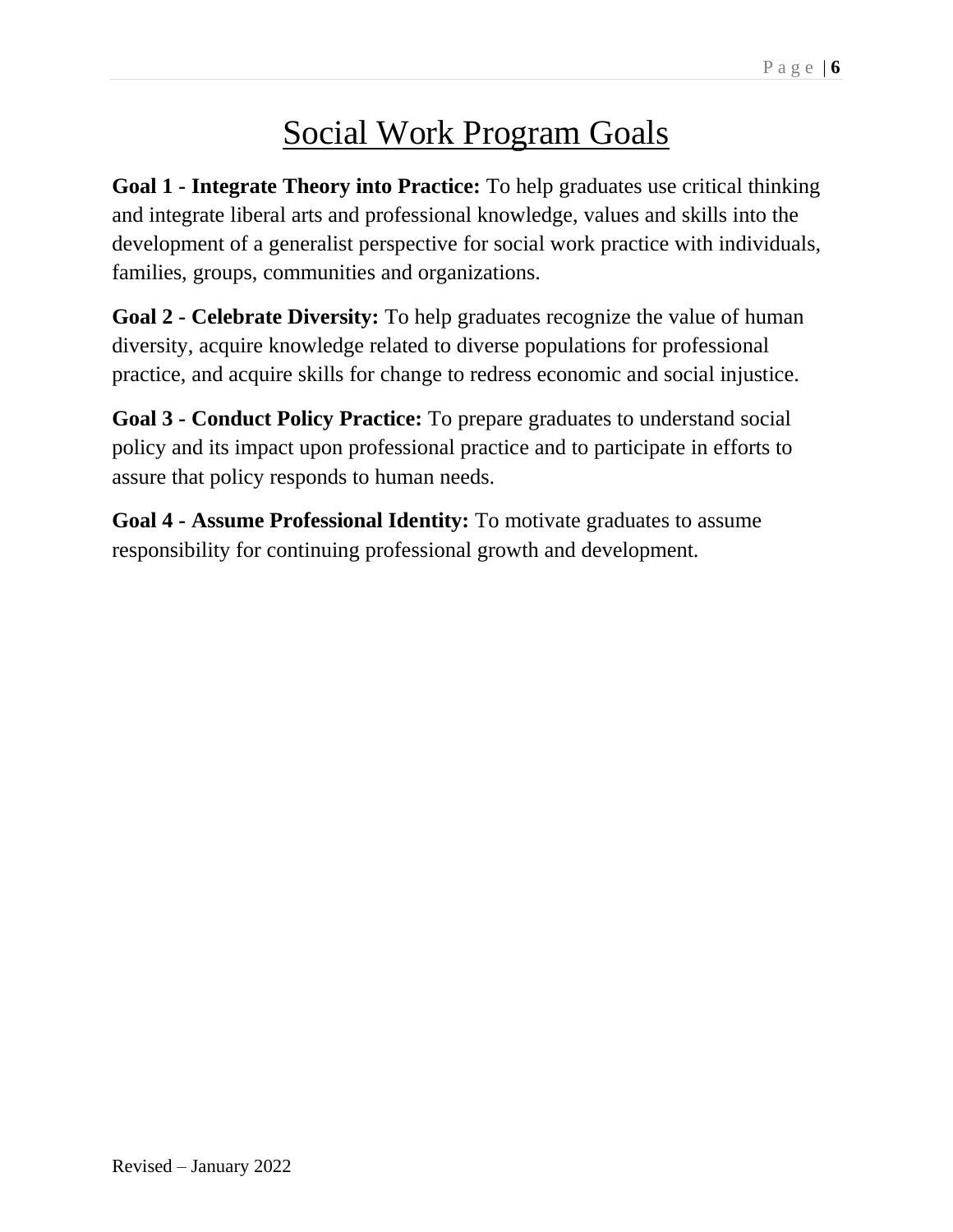# Social Work Competencies

#### Competency-Based Education

The Council on Social Work Education (CSWE, 2015) explains:

"In 2008 CSWE adopted a competency-based education framework for its EPAS. As in related health and human service professions, the policy moved from a model of curriculum design focused on content (what students should be taught) and structure (the format and organization of educational components) to one focused on student learning outcomes. An outcomesoriented approach refers to identifying and assessing what students demonstrate in practice. In social work, this approach involves assessing students' ability to demonstrate the competencies identified in the educational policy.

Competency-based education rests upon a shared view of the nature of competence in professional practice. Social work competence is the ability to integrate and apply social work knowledge, values, and skills to practice situations in a purposeful, intentional, and professional manner to promote human and community well-being. EPAS recognizes a holistic view of competence; that is, the demonstration of competence is informed by knowledge, values, skills, and cognitive and affective processes that include the social worker's critical thinking, affective reactions, and exercise of judgment in regard to unique practice situations. Overall professional competence is multi-dimensional and composed of interrelated competencies. An individual social worker's competence is seen as developmental and dynamic, changing over time in relation to continuous learning.

Competency-based education is an outcomes-oriented approach to curriculum design. The goal of the outcomes approach is to ensure that students are able to demonstrate the integration and application of the competencies in practice with individuals, families, groups, organizations, and communities. In EPAS, social work practice competence consists of nine interrelated competencies that are measured by knowledge, values, skills, and cognitive and affective processes.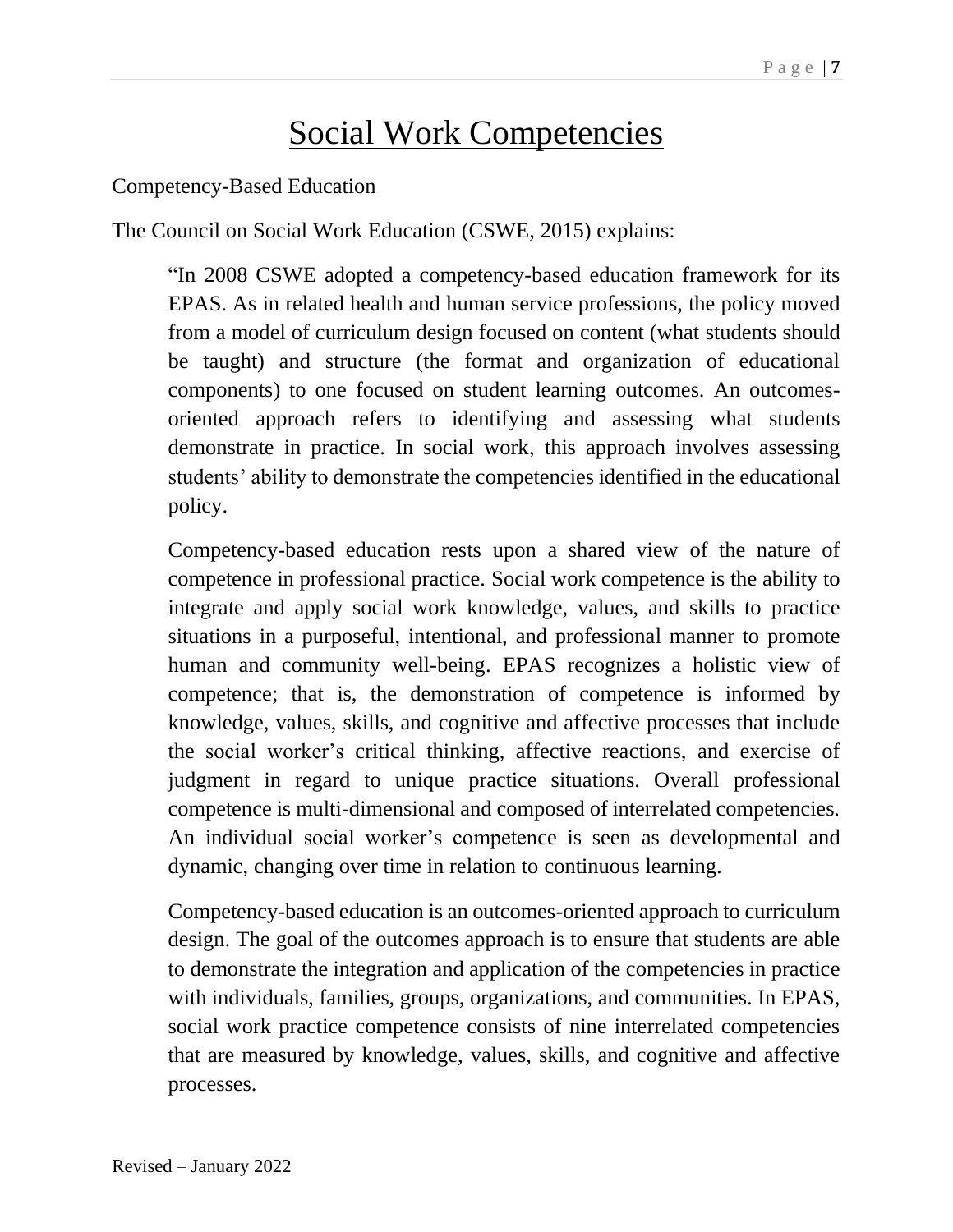Using a curriculum design that begins with the outcomes, expressed as the expected competencies, programs develop the substantive content, pedagogical approach, and educational activities that provide learning opportunities for students to demonstrate the competencies. Assessment of student learning outcomes is an essential component of competency-based education.

Assessment provides evidence that students have demonstrated the level of competence necessary to enter professional practice, which in turn shows programs are successful in achieving their goals. Assessment information is used to improve the educational program and the methods used to assess student learning outcomes.

Programs assess students' demonstration of competence. The assessment methods used by programs gather data that serve as evidence of student learning outcomes and the demonstration of competence. Understanding social work practice is complex and multi-dimensional, the assessment methods used by programs and the data collected may vary by context."

#### *Social Work Program Competencies*

Competency 1– Demonstrate Ethical and Professional Behavior

1a. make ethical decisions by applying the standards of the NASW Code of Ethics, relevant laws and regulations, models for ethical decision-making, and additional codes of ethics as appropriate to context

1b. use reflection and self-regulation to manage personal values and maintain professionalism in practice situations

1c. demonstrate professional demeanor in behavior; appearance; and oral, written, and electronic communication

1d. use technology ethically and appropriately to facilitate practice outcomes

1e. use supervision and consultation to guide professional judgment and behavior

Competency 2 – Engage Diversity and Difference in Practice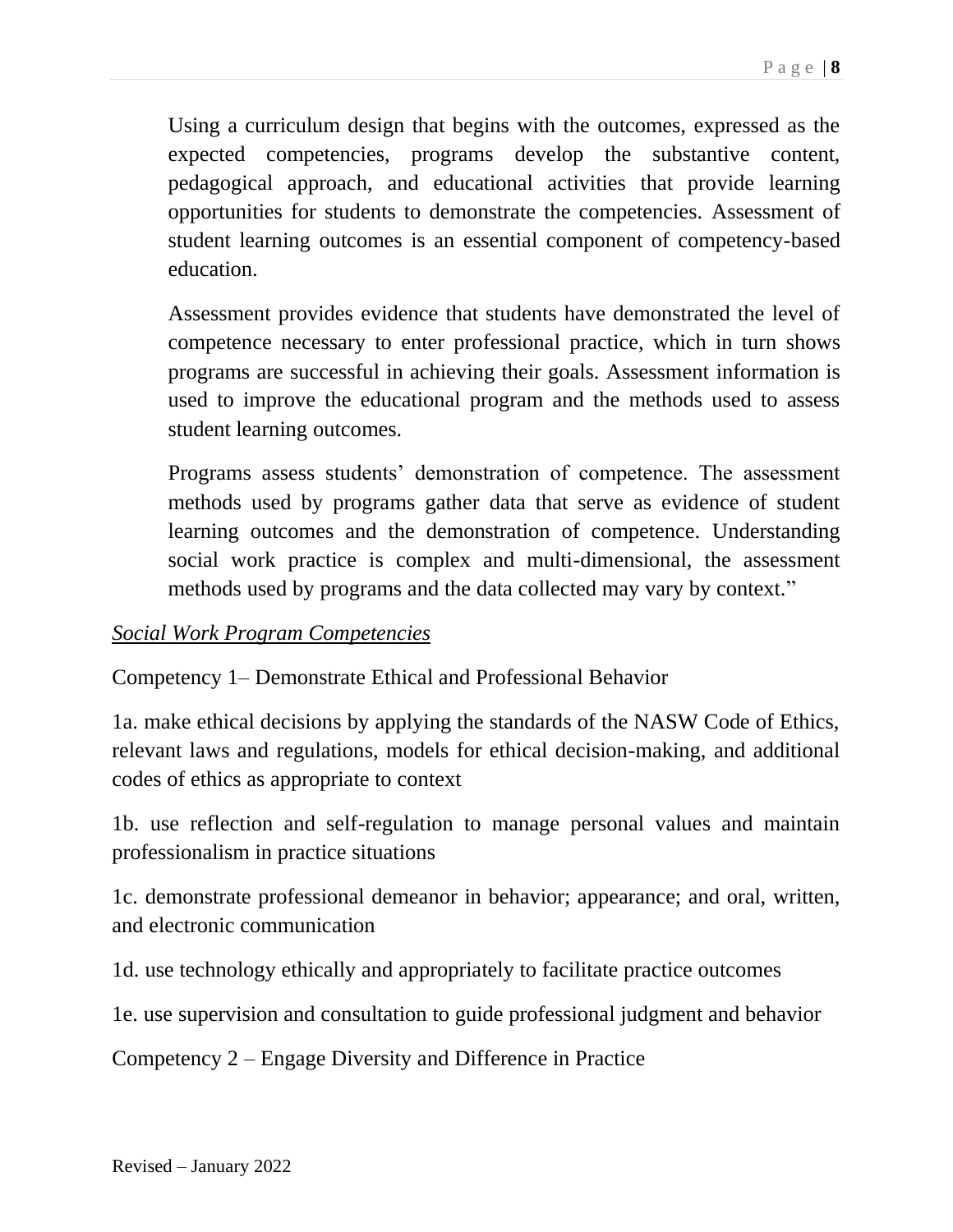2a. apply and communicate their understanding of the importance of diversity and difference in shaping life experiences in their practice at the micro and macro levels

2b. present themselves as learners and engage clients and constituencies as experts of their own experiences

2c. apply self-awareness and self-regulation to manage the influence of personal biases and values in working with diverse clients and constituencies

Competency 3 – Advance Human Rights and Social, Economic, and Environmental **Justice** 

3a. apply their understanding of social, economic, and environmental justice to advocate for human rights at the individual and system levels

3b. engage in practices that advance social, economic, and environmental justice

Competency 4 – Engage in Practice-Informed Research and Research-Informed Practice

4a. use practice experience and theory to inform scientific inquiry and research

4b. engage in critical analysis of quantitative and qualitative research methods and research findings

4c. use and translate research findings to inform and improve practice, policy, and service delivery

Competency 5 – Engage in Policy Practice

5a. identify social policy at the local, state, and federal level that impacts well-being, service delivery, and access to social services

5b. assess how social welfare and economic policies impact the delivery of and access to social services

5c. critically analyze and promote policies that advance human rights and social, economic, and environmental justice

Competency 6 – Engage with Individuals, Families, Groups, Organizations, and **Communities**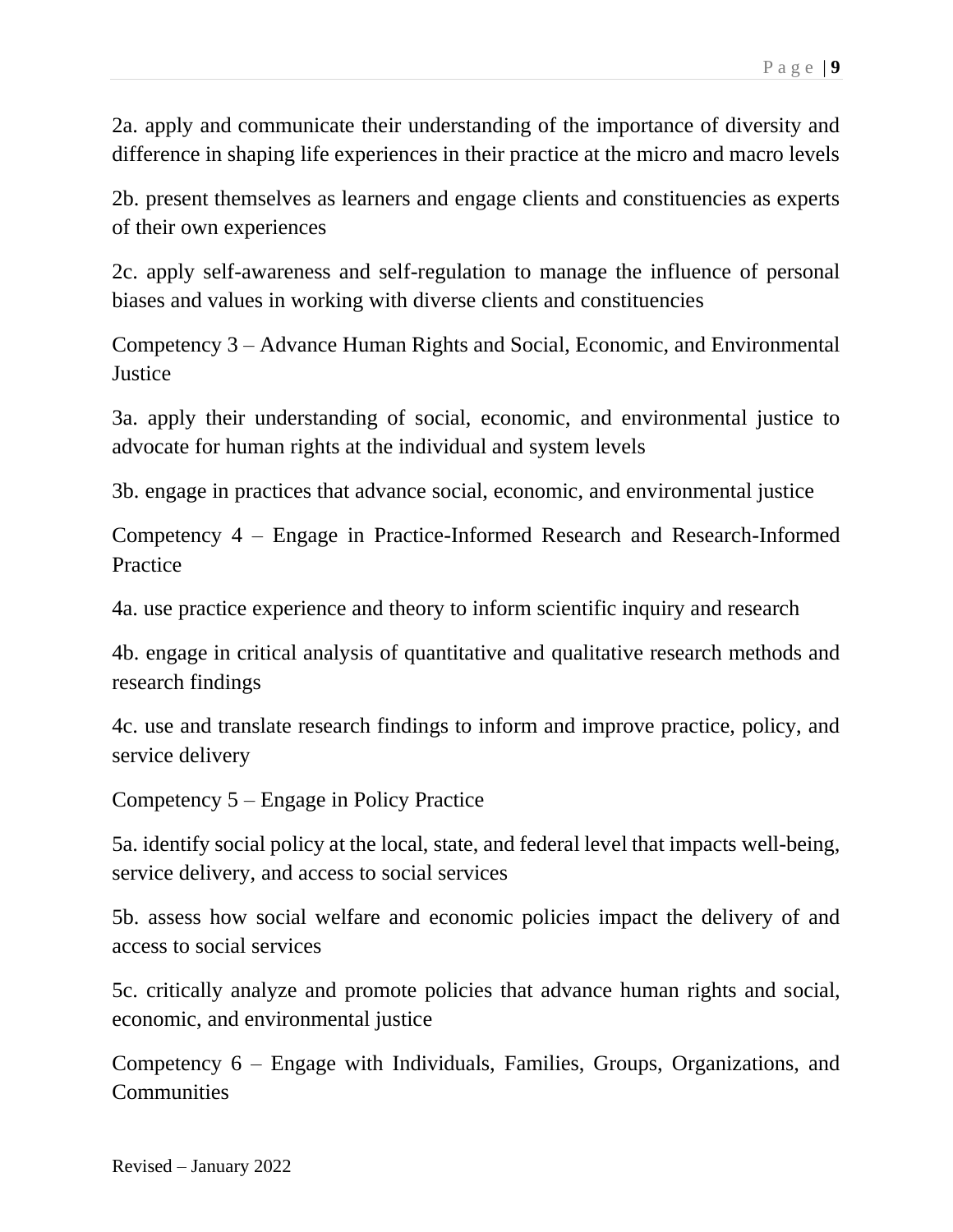6a. apply knowledge of human behavior and the social environment and practice context to engage with clients and constituencies

6b. use empathy, self-regulation, and interpersonal skills to effectively engage diverse clients and constituencies

Competency 7 – Assessment Individuals, Families, Groups, Organizations, and **Communities** 

7a. collect, organize, and critically analyze and interpret information from clients and constituencies

7b. apply knowledge of human behavior and the social environment, person-inenvironment, and other multidisciplinary theoretical frameworks in the assessment of data from clients and constituencies

7c. develop mutually agreed-on intervention goals and objectives based on the critical assessment of strengths, needs, and challenges within clients and constituencies

7d. select appropriate intervention strategies based on the assessment, research knowledge, and values and preferences of clients and constituencies

Competency 8 – Intervene with Individuals, Families, Groups, Organizations, and **Communities** 

8a. implement interventions to achieve practice goals and enhance capacities of clients and constituencies

8b. apply knowledge of human behavior and the social environment, person-inenvironment, and other multidisciplinary theoretical frameworks in interventions with clients and constituencies

8c. use inter-professional collaboration as appropriate to achieve beneficial practice outcomes

8d. negotiate, mediate, and advocate on behalf of clients and constituencies

8e. facilitate effective transitions and endings that advance mutually agreed-on goals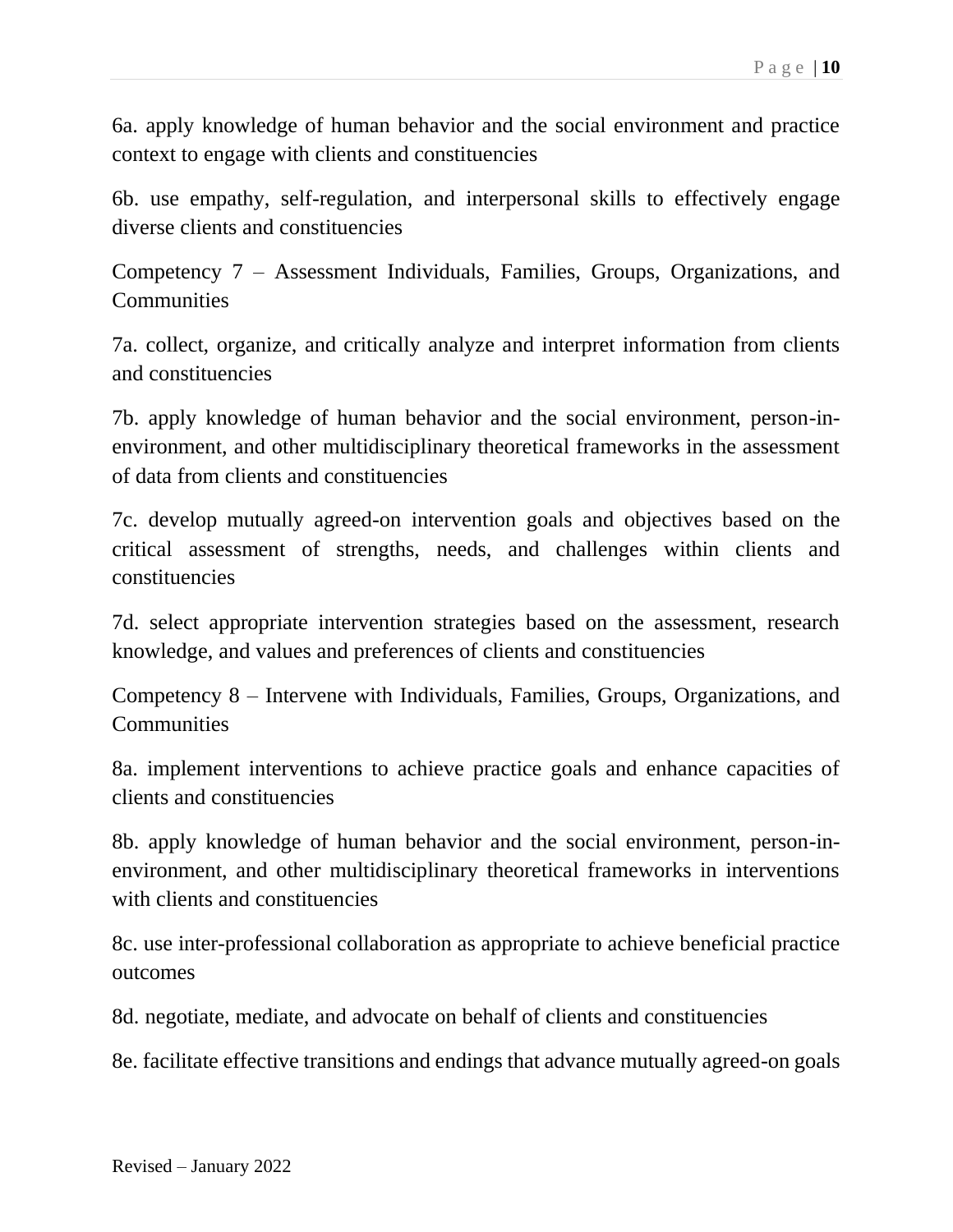Competency 9 – Evaluate Practice with Individuals, Families, Groups, Organizations, and Communities

9a. select and use appropriate methods for evaluation of outcomes

9b. apply knowledge of human behavior and the social environment, person-inenvironment, and other multidisciplinary theoretical frameworks in the evaluation of outcomes

9c. critically analyze, monitor, and evaluate intervention and program processes and outcomes

9d. apply evaluation findings to improve practice effectiveness at the micro and macro levels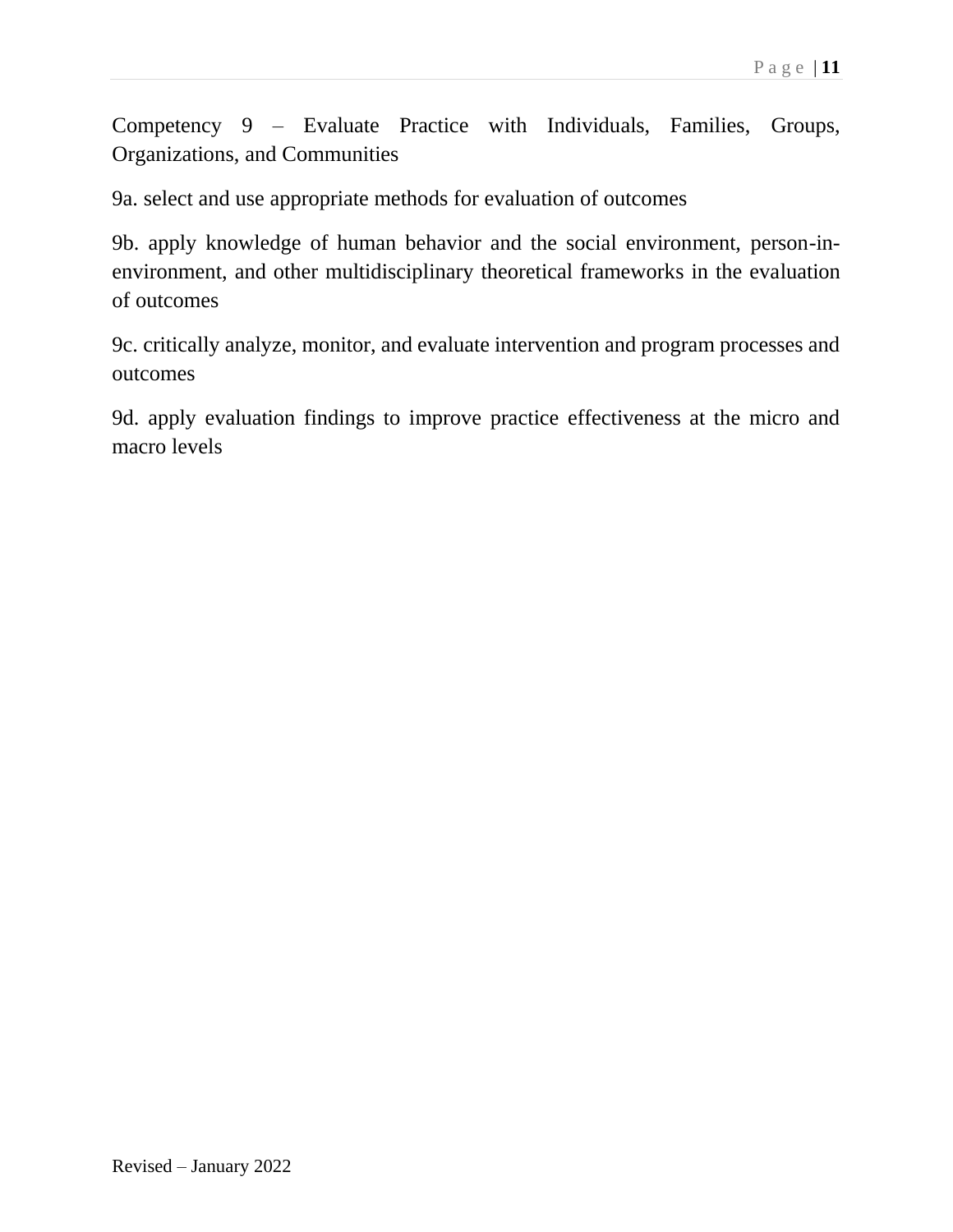# Social Work Curriculum

These competencies will be taught through the following curriculum:

| <b>Course number</b> | <b>Required Social Work Courses</b>           | <b>Credits</b><br>48 |
|----------------------|-----------------------------------------------|----------------------|
| <b>SOWK 1111</b>     | <b>Introduction to Social Work</b>            | 3                    |
| <b>SOWK 3201</b>     | Social Problems and Programs                  | 3                    |
| <b>SOWK 3301</b>     | Social Policy Analysis+                       | 3                    |
| <b>SOWK 3335</b>     | <b>Ethics in Social Work Practice</b>         | 3                    |
| <b>SOWK 3511</b>     | Behavior and Environments I <sup>+</sup>      | 3                    |
| <b>SOWK 3512</b>     | <b>Behavior and Environments II</b>           | 3                    |
| <b>SOWK 3611</b>     | Theory and Practice I                         | 3                    |
| <b>SOWK 3811</b>     | <b>Junior Practicum</b>                       | 3                    |
| <b>SOWK 3910</b>     | Research Methods in Social Work*^             | 3                    |
| <b>SOWK 4811</b>     | Senior Practicum I                            | 6                    |
| <b>SOWK 4812</b>     | <b>Senior Practicum II</b>                    | 6                    |
| <b>SOWK 4911</b>     | Theory and Practice II                        | 3                    |
| <b>SOWK 4912</b>     | Theory and Practice III                       | 3                    |
| <b>SOWK 5111</b>     | Senior Research Seminar+**                    | 3                    |
|                      | <b>Additional Cognate Requirements</b>        | 12                   |
| <b>BIOL 1101</b>     | <b>Introduction to Biology</b>                | 3                    |
| <b>MATH 1203</b>     | Statistical Models for the Social Sciences*** | 3                    |
| <b>PSYC 1101</b>     | Introduction to Psychology                    | 3                    |
| <b>SOCI 1101</b>     | Introduction to Sociology+                    | 3                    |
|                      | <b>Any Two Approved Social Work Electives</b> | 6                    |
| <b>SOWK 1911</b>     | Introduction to Gerontology                   | 3                    |
| <b>SOWK 2311</b>     | Child Welfare Policy and Practice             | 3                    |
| <b>SOWK 2312</b>     | <b>Trauma-Informed Social Work Practice</b>   | 3                    |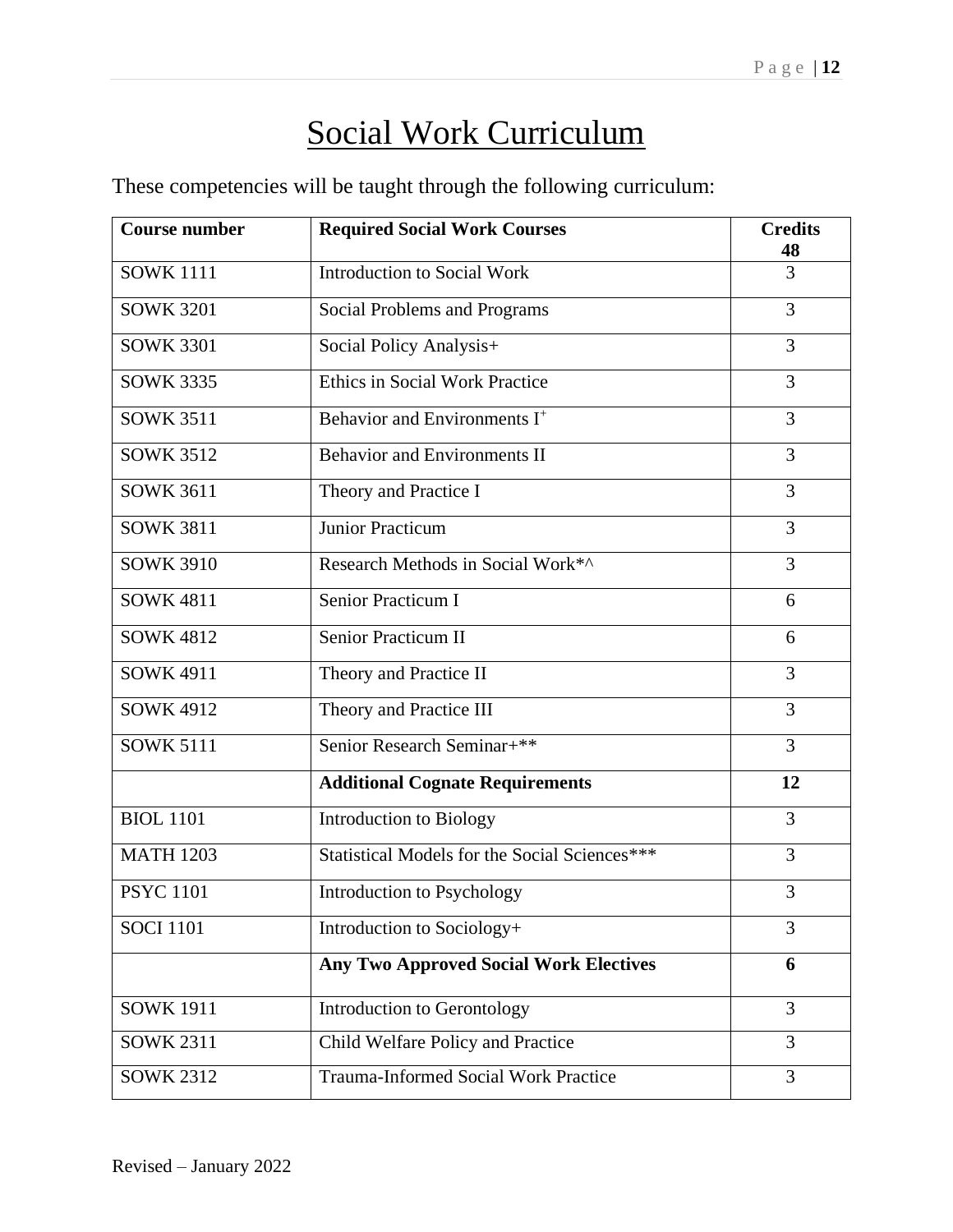| <b>SOWK 2314</b>                                             | Social Work and the Law                            | 3  |  |  |
|--------------------------------------------------------------|----------------------------------------------------|----|--|--|
| <b>SOWK 2333</b>                                             | Current Issues and Trends in Social Work Practice  | 3  |  |  |
| <b>SOWK 2334</b>                                             | A Social Work Approach to Race and Bias            | 3  |  |  |
| <b>SOWK 2335</b>                                             | <b>Family Violence</b>                             | 3  |  |  |
| <b>SOWK 2653</b>                                             | <b>Substance Abuse Assessment and Intervention</b> | 3  |  |  |
| <b>SOWK 2912</b>                                             | Psychosocial Aspects of Aging                      | 3  |  |  |
| <b>TOTAL</b>                                                 |                                                    | 66 |  |  |
| Meets the SHU Core Proficiency of Critical Thinking<br>$+$   |                                                    |    |  |  |
| Meets the SHU Core Proficiency of Information Fluency<br>*   |                                                    |    |  |  |
| Meets the SHU Core Proficiency of Numeracy<br>Λ              |                                                    |    |  |  |
| $***$<br>Meets the SHU Core Proficiency of Numeracy          |                                                    |    |  |  |
| *** Meets the SHU Core Proficiency of <b>Reading/Writing</b> |                                                    |    |  |  |
|                                                              |                                                    |    |  |  |

While individual student circumstances vary, the following structure will ensure full completion of required courses. Students must also satisfy all University and College Core requirements, including a minimum of 120 credits earned. Please see the Undergraduate Catalogue for a full discussion of these requirements and be sure to work closely with your Academic Advisor to be sure all requirements are satisfied.

The BSW Program does not grant social work course credit for life experience or previous work experience.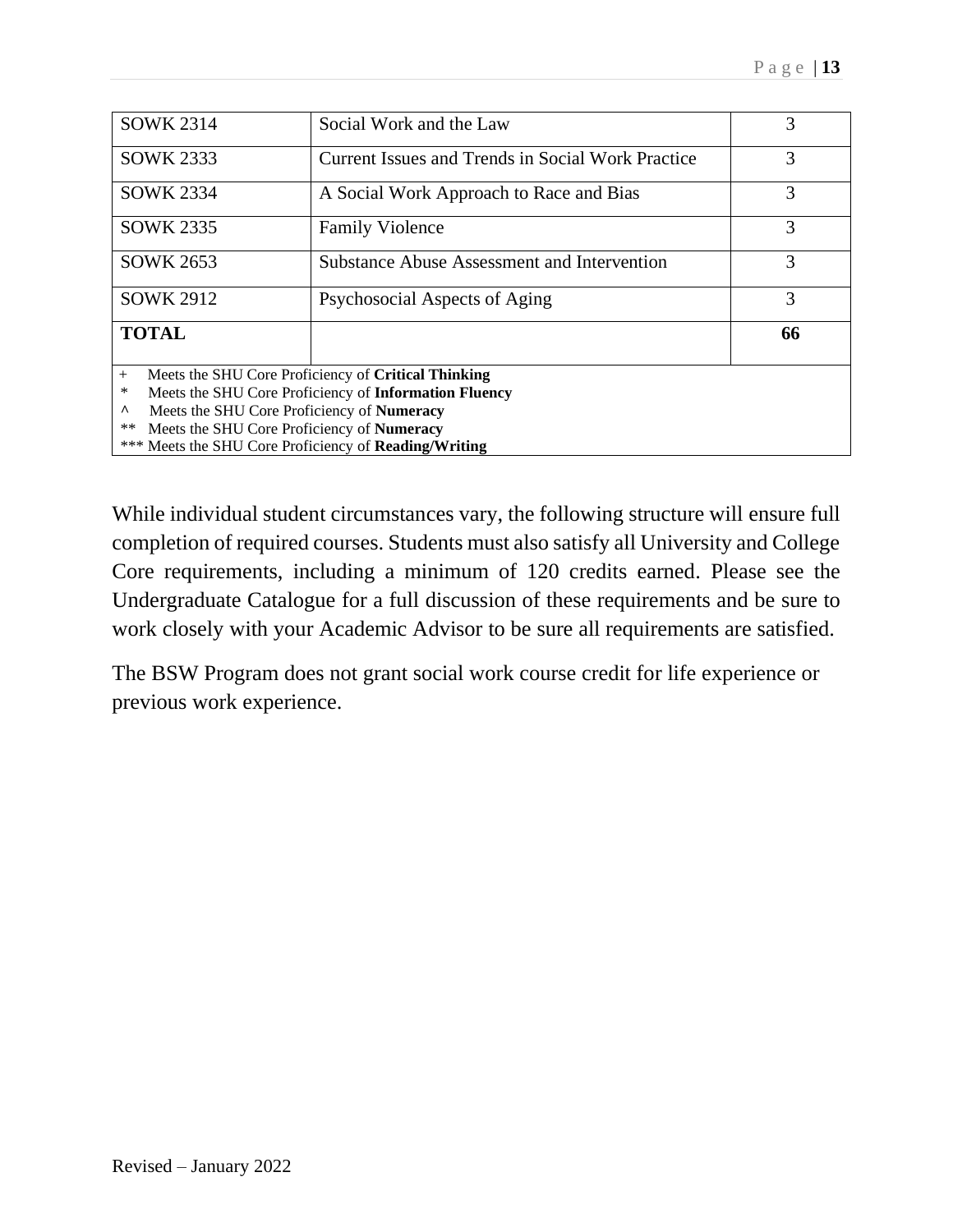Sample Curricular Schedule

Freshman Year:

SOWK 1111 - Introduction to Social Work; BIOL 1101 - Introduction to Biology; PSYC 1101 - Introduction to Psychology; SOCI 1101 - Introduction to Sociology

Sophomore Year:

MATH 1203 - Statistical Models for the Social Sciences; Two Social Work Electives

Junior Year:

Fall

SOWK 3201 - Social Problems and Programs SOWK 3511 - Behavior and Environments I SOWK 3910 - Research Methods in Social Work SOWK 3335 – Ethics in Social Work Practice

Spring

SOWK 3301 - Social Policy Analysis SOWK 3512 – Behavior and Environments II SOWK 3611 - Theory and Practice I SOWK 3811 - Junior Practicum

Senior Year

Fall

SOWK 4811 - Senior Practicum I

SOWK 4911 - Theory and Practice II

Spring

SOWK 4812 - Senior Practicum II SOWK 4912 - Theory and Practice III SOWK 5111 - Senior Research Seminar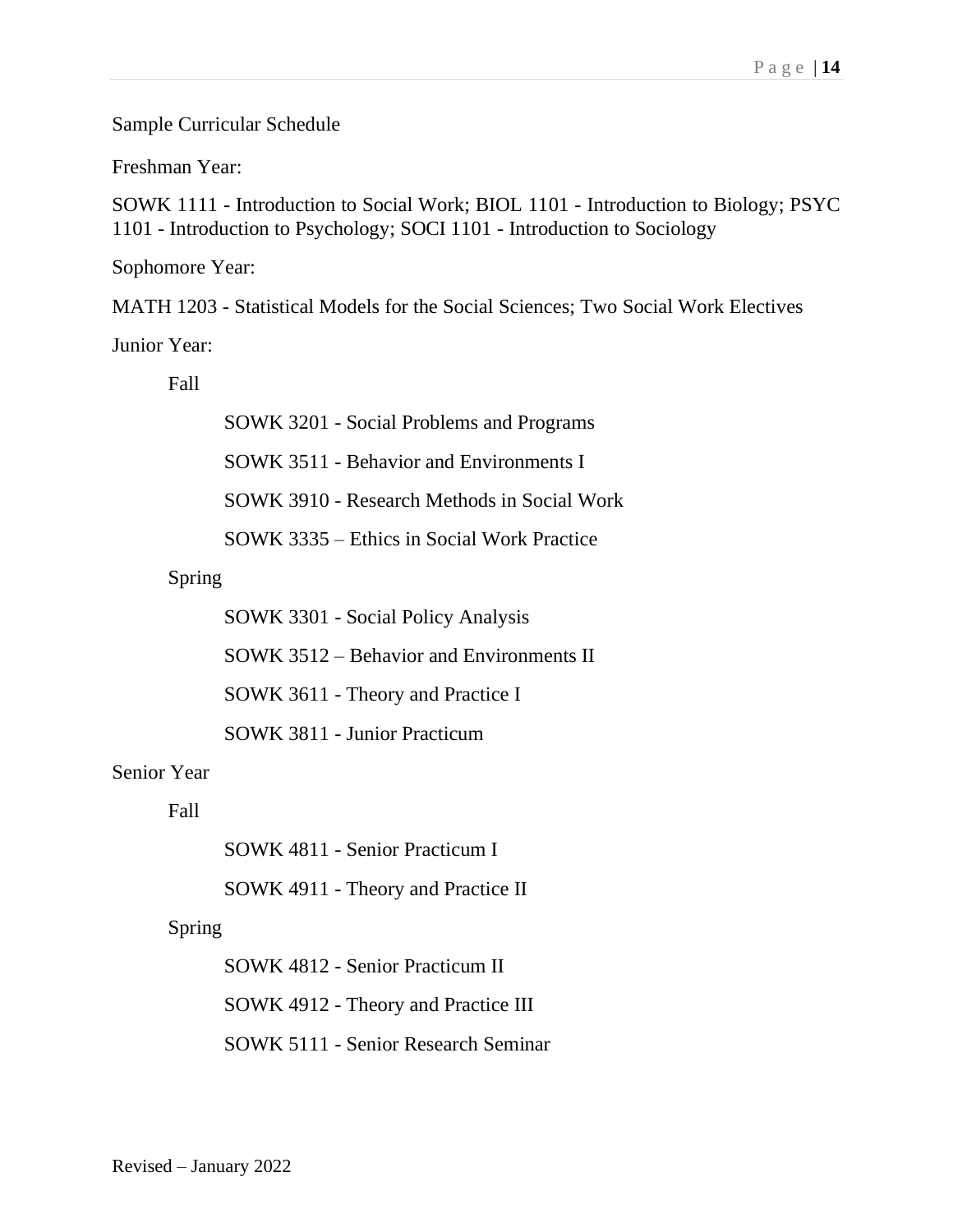## Course Descriptions

The social work curriculum requires students to take four cognate courses from disciplines other than social work and one course in diversity. The cognate courses provide requisite knowledge for social workers from psychology, sociology, biology, and math (statistics). This background is crucial as the building block upon which a social work education is built. As ethical practice is a core professional competency, the curriculum requires that students are exposed to one course that focuses on social work ethics to begin the process of developing professional social workers who adhere to established standards and embrace the values of integrity, service, competency, etc. Students are also required to take two social work electives to begin to explore the various areas of practice.

#### *Required Social Work Course Descriptions*

#### SOWK 1111 – Introduction to Social Work

This introductory course in social work will define social work and the underlying values, ethics, theories, and knowledge base that has been derived from various disciplines, including but not limited to biology, psychology, sociology, economics, political science, history and philosophy. Topics include: an historical look at social work and social welfare; systems theory and the ecological and strengths perspectives; and the current socio-cultural and political context of social problems in which social workers are placed. Throughout the semester we will focus on all populations at-risk as well as address issues of diversity & difference. Students will be expected to critically evaluate the material presented in class and to find meaningful connections with their own lives.

#### SOWK 3201 - Social Problems and Programs

This course introduces students to the nature and extent of social problems and governmental and not-for-profit programs that attempt to ameliorate, prevent, or eliminate these problems. This course is designed to further inform students of the history and operation of social welfare programs as responses to social problems. The course focuses on history within the contexts of politics, economics, and social values at respective points in time, up to the present. This course focuses upon understanding social justice; advocacy for human rights; and advancing social and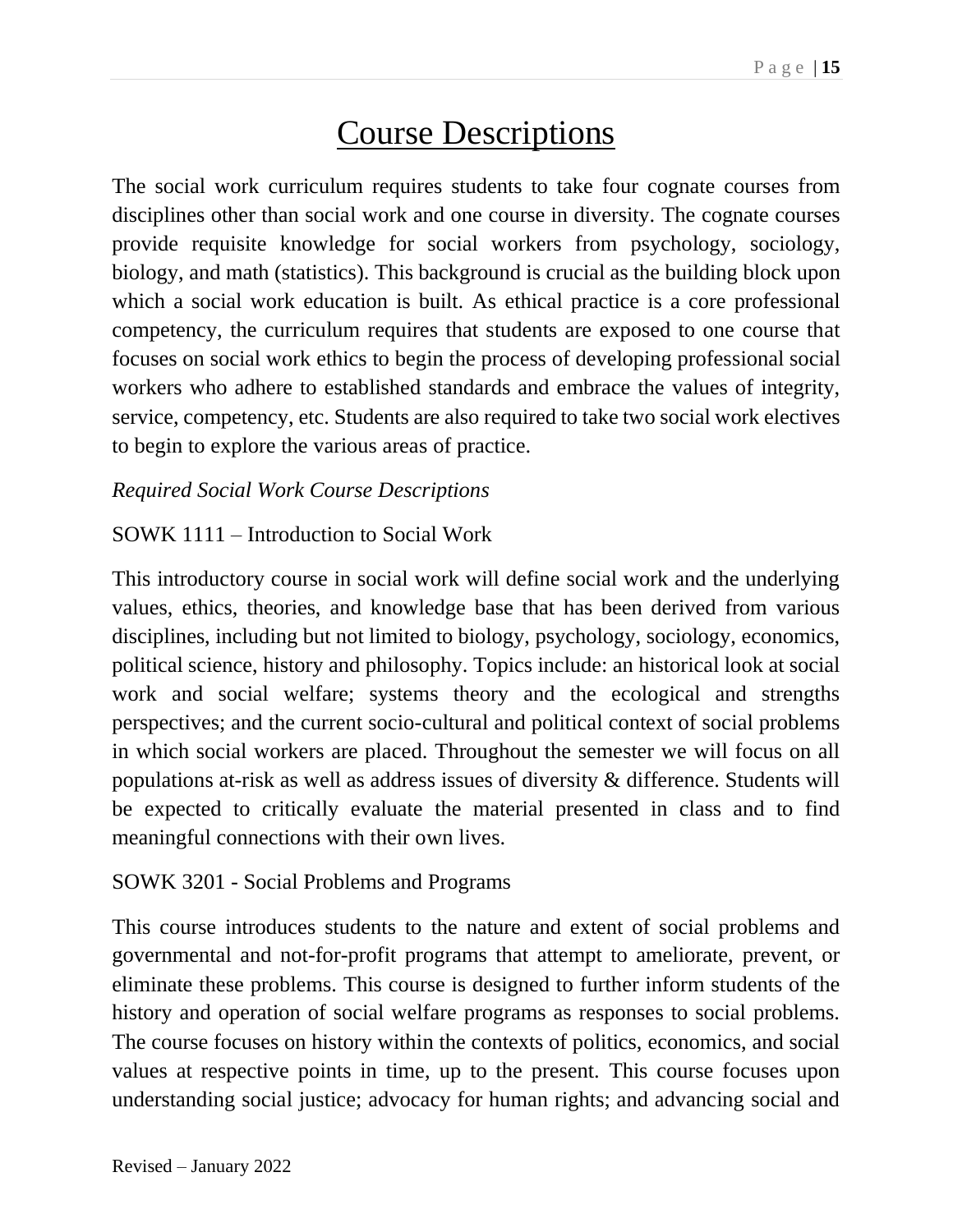economic justice by means of learning about social welfare programs as a response to social problems.

#### SOWK 3301 - Social Policy Analysis

This course analyzes major factors involved in social policies, programs and organizations. Presented using functional, structural and conflict perspectives. Examines how the interplay of politics, economics, social values and professionalism shapes the social welfare institution in the United States.

#### SOWK 3335 – Ethics in Social Work Practice

Social workers frequently face ethical issues and dilemmas requiring ethical decision-making across practice settings. This course will help students acquire the knowledge needed to identify ethical issues in social work and the skills necessary to resolve these ethical dilemmas. It will also increase their capacity to make ethical decisions consistent with social work's values base, code of ethics, and laws relating to clients, colleagues, employers, the profession, and society.

#### SOWK 3511 - Behavior & Environments I

This course features the study of the interactions/transactions among human biological, psychological, social and spiritual systems and their transactions with environmental systems both social and physical. Individual and family interactions with the environment are emphasized during each phase of the life cycle: infancy and early childhood, adolescence and young adulthood, middle adulthood, and the later years.

#### SOWK 3512 – Behavior & Environments II

This course provides an overview of the major human behavioral theories used to guide social work practice with individuals, families, small groups, and organizations. The course examines a different theoretical approach in each section, from its historical and conceptual origins to its relevance to social work and clinical applications. Each section draws on a theoretical approach to foster understanding of normative individual human development and the etiology of dysfunctional behavior, as well as to provide guidance in the application of social work intervention.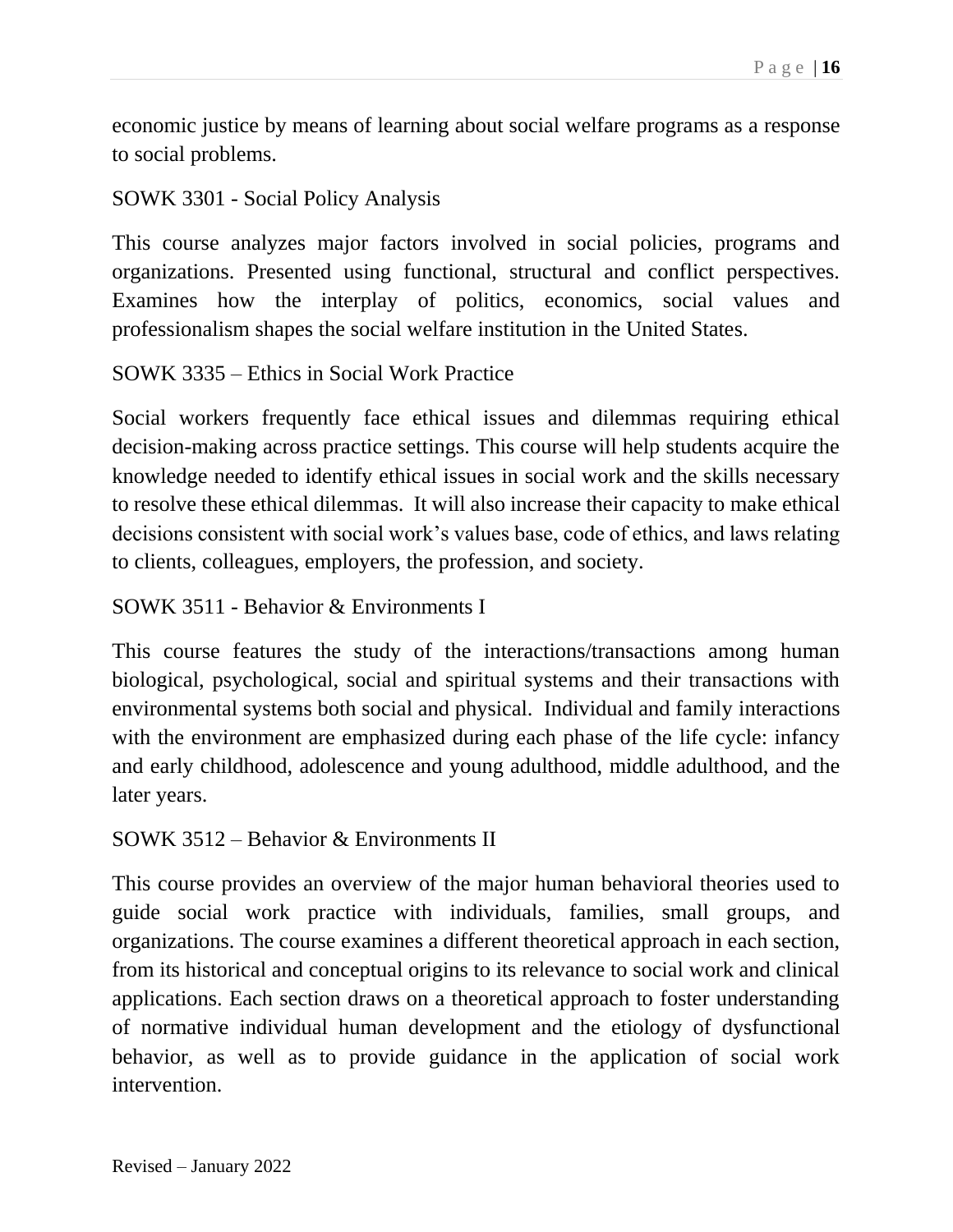#### SOWK 3611 - Theory & Practice I

This course introduces the helping process, providing theoretical and practical learning experiences in application of helping process competencies. This course also develops student professional identity, as students explore their personal values in conjunction with social work values. Student self-awareness and self-reflection are furthered, essential to professional development. Motivational interviewing, client self-determination, and intake interviewing are emphasized

#### SOWK 3811 – Junior Practicum

The practicum experience is the signature pedagogy of social work education, identify by the Council on Social Work Education, in Core Competency 2.3. The intent of this experience is to connect theory and practice. Field education is systematically designed, supervised, coordinated, and evaluated based on criteria by which students demonstrate the achievement of program competencies, as they are explained in the sections Course Objectives and Learning Outcomes. Students will spend 84 hours; 7 hours per full day or 3.5 hours per half day or other reasonable arrangement such that the requisite total hours are completed on time, under professional supervision, in an agency which provides social work services. These hours are to be completed in a manner that facilitates orderly, cumulative learning

#### SOWK 3910 - Research Methods in Social Work

This course introduces students to social work research. Topics include: working with human research subjects; problem selection and conceptualization; formulating research hypotheses; research design; sampling; survey instrument construction; collecting quantitative and qualitative data; data treatment and analysis procedures.

SOWK 4811 - Field I and Integrated Seminar and SOWK 4812 – Field II and Integrated Seminar

The purpose of the field practicum is to facilitate the integration of social work theories and specific skills that you will apply in the field practice experience. Students complete 400 hours under the supervision of a qualified Field Instructor. See Field manual for full details and expectations for Field placement.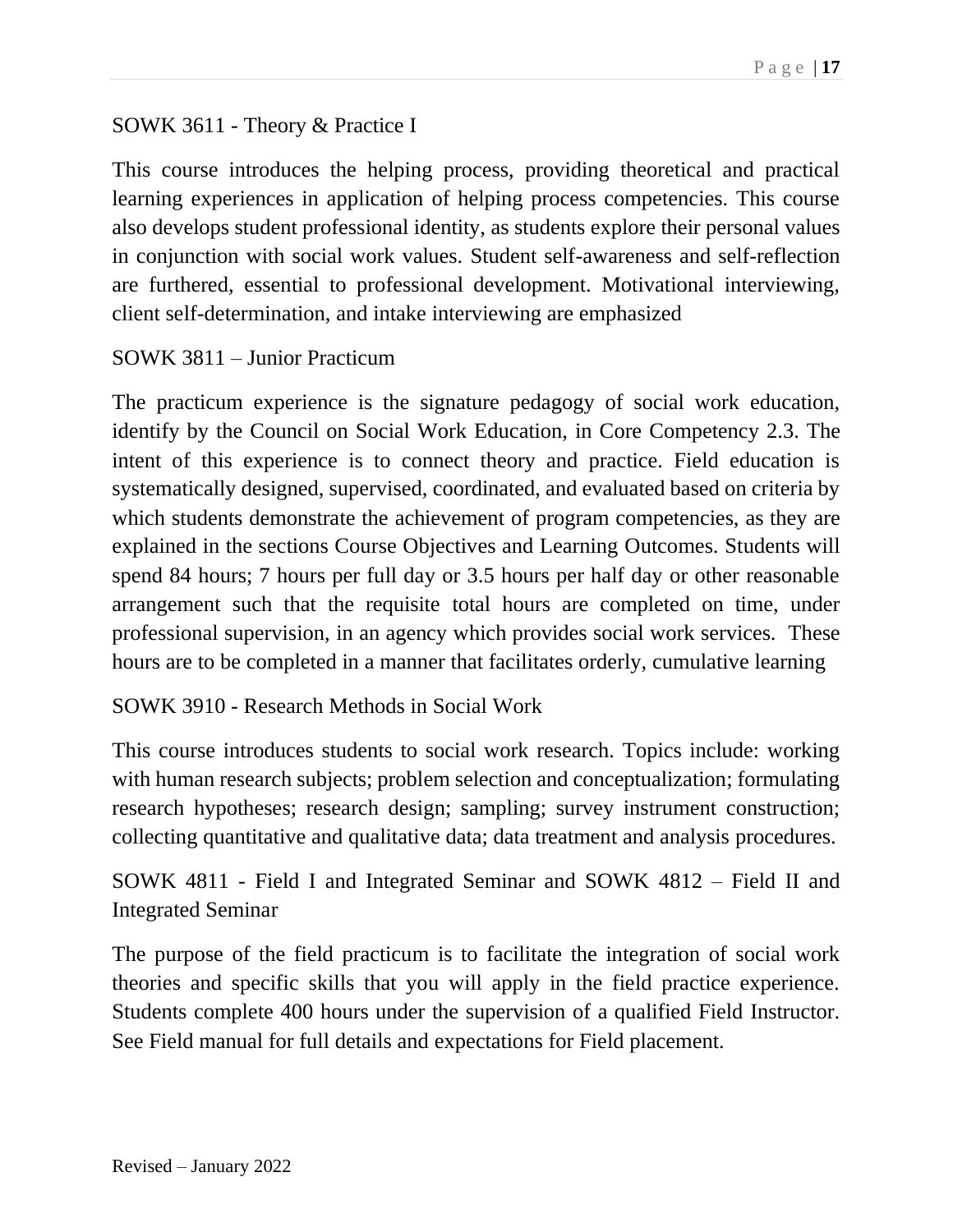The purpose of this seminar is to facilitate student's understanding of the field/class learning experience utilizing critical reflection. It is also intended to provide guidance concerning practical issues that the student may encounter in the field experience. The discussion of experiences and situations students may come across during the different stages of the internship will help to maximize their learning experience. Required readings and assignments provide additional content on topics presented in the seminar.

#### SOWK 4911 – Theory & Practice II

This course integrates key social work theories into micro and mezzo practice. Students gain in-class experience integrating social work theories through role plays. Key theories like client-centered, cognitive-behavioral, family systems and family structural theories are just a few covered during the semester. Critical evaluation of the use of theory and combination of theories in intervention is also emphasized.

#### SOWK 4912 – Theory & Practice III

This course strengthens skills in client assessment and agency evaluation. Course materials and in-class learning are guided by the following questions: 1) How do we know when our work with a client is working? 2) What does 'working' mean? 3) How do we feasibly bridge research and practice? 3) How do we define measurable treatment goals? 4) How do we evaluate agency outcomes? and 5) How do we respond to on-the-ground challenges in assessment and evaluation? Hands-on, inclass activities occur weekly to apply course concepts in practice.

#### SOWK 5111 – Senior Research Seminar

A capstone learning experience designed to help social work students integrate their beginning preparation for professional practice and/or graduate school and to explore major issues confronting the profession and society today. The course focuses on specific areas of interest identified by participants with the guidance of the instructor. Through a written research requirement, student presentations, group discussions, community observations and guest lectures, the selected areas of interest will be integrated with the strengths perspective especially in needs assessment, with the fullness of cultural competency, in evidence-based/researchbased best practice.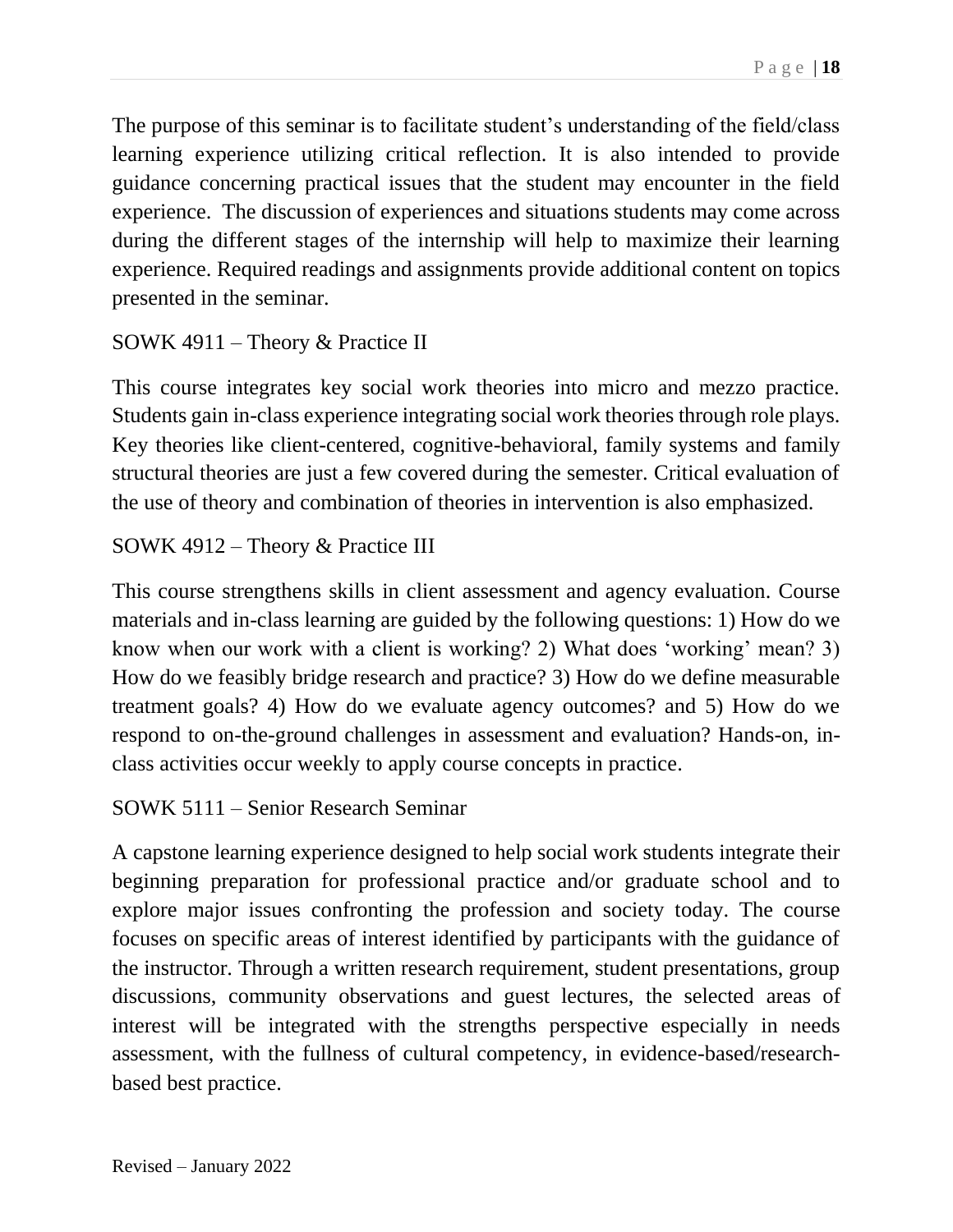# Formal Application to the Social Work Program

Students may declare social work as their major at any time as long as their overall GPA is 3.0 or better. However, formal entry into the social work program requires a formal application. This application occurs during the spring of their Junior Year, with decisions made following the recording of that semester's grades. The Director of Field Education ascertains student interests, needs, and possible linkage with field instructors/agencies. The Director of Field Education also monitors that all of the application materials presented below are submitted accurately, comprehensively, and on time.

Successful applicants must have earned at least a 3.0 GPA overall in all social work courses at the one, two, and three thousand levels. Students may retake a social work course in an effort to raise their grade one time. If students are unsuccessful at achieving the required grades, they must consult with the social work program Director to choose a different major or developing plans to raise their GPA in order to make application once the GPA criterion is met.

Prior to the deadline in the Junior Field Guidebook, additional requirements for entry into social work program include:

- Documentation of ability to graduate in the projected time period;
- Finger printing and a criminal background check;
- Documentation of membership in the National Association of Social Workers;
- Documentation of malpractice/liability insurance in the amount of \$1million/3million;
- Submission of a comprehensive resume;
- Three- to five-page narrative explaining knowledge of field and motivation for pursuing social work degree; and
- Acceptance by a field instructor/agency of the student for the upcoming academic year.

Students will be notified of their acceptance into the Program.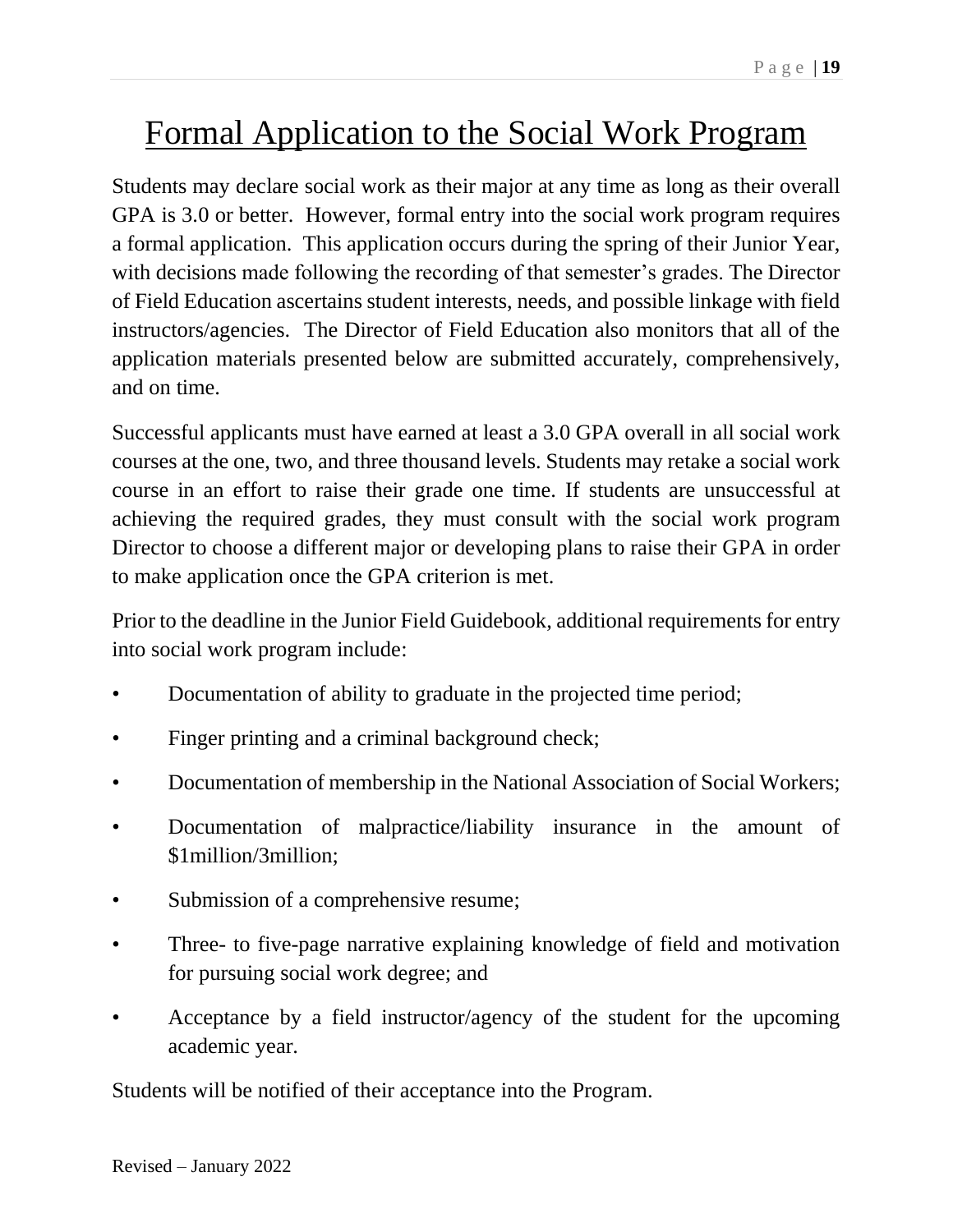Students who do not meet these criteria are notified and invited to consult with the Program Director regarding other educational alternatives. The student may appeal this through all channels indicated in the University Catalogue. Students who are not admitted into the Program will be notified no later than one week of submission of final grades in the spring semester of their Junior Year.

Additional reasons for a student to not be accepted into the Program or to be removed from the Program include:

Engaging in behaviors in violation of University rules of conduct (see College Bulletin);

Violation of the Code of Ethics promulgated by the National Association of Social Workers (www.socialworkers.org);

Inability to form helping relationships, such as lack of respect for clients and client self-determination, lack of communication skills, or the inability to follow reasonable directions;

Disruptive and/or disrespectful behavior towards other students, faculty, College staff, agency staff, field instructors, or agency clients;

Failure to meet generally accepted standards of professional conduct and personal integrity;

Lack of minimal self-awareness that interferes with serving and relating to others;

Irresponsible behavior, such as a history of coming late to field or class, chronic lateness of assignments, keeping client appointments, or missing field days without informing the field instructor; or displaying lack of selfawareness by intervening in situations that are beyond competency and training;

Any breach of ethical, policy, and legal requirements that would or does put clients, field instructors, agencies, and/or SHU at risk;

Present or history of past felony convictions that would or could seriously compromise ability to work as a social worker, particularly felony convictions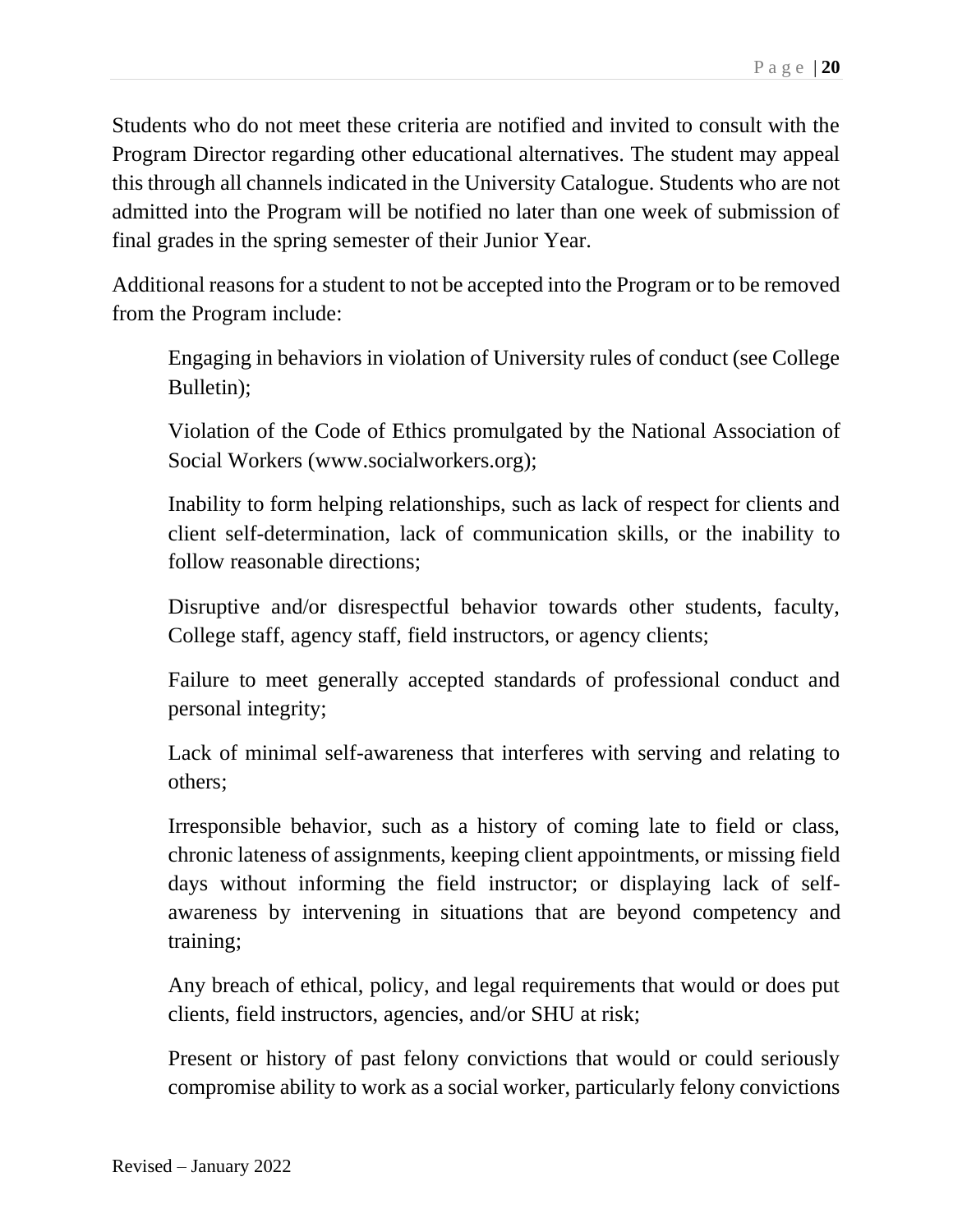that involve criminal activities for which clients or potential clients may be seeking or need of help for (for example, conviction of child or adult abuse, drug sales to minors, and so on). These issues are subjectively assessed by faculty; at times with confidential consultation with the National Association of Social Workers, the Council on Social Work Education, and the New Jersey Board of Social Work License Examiners.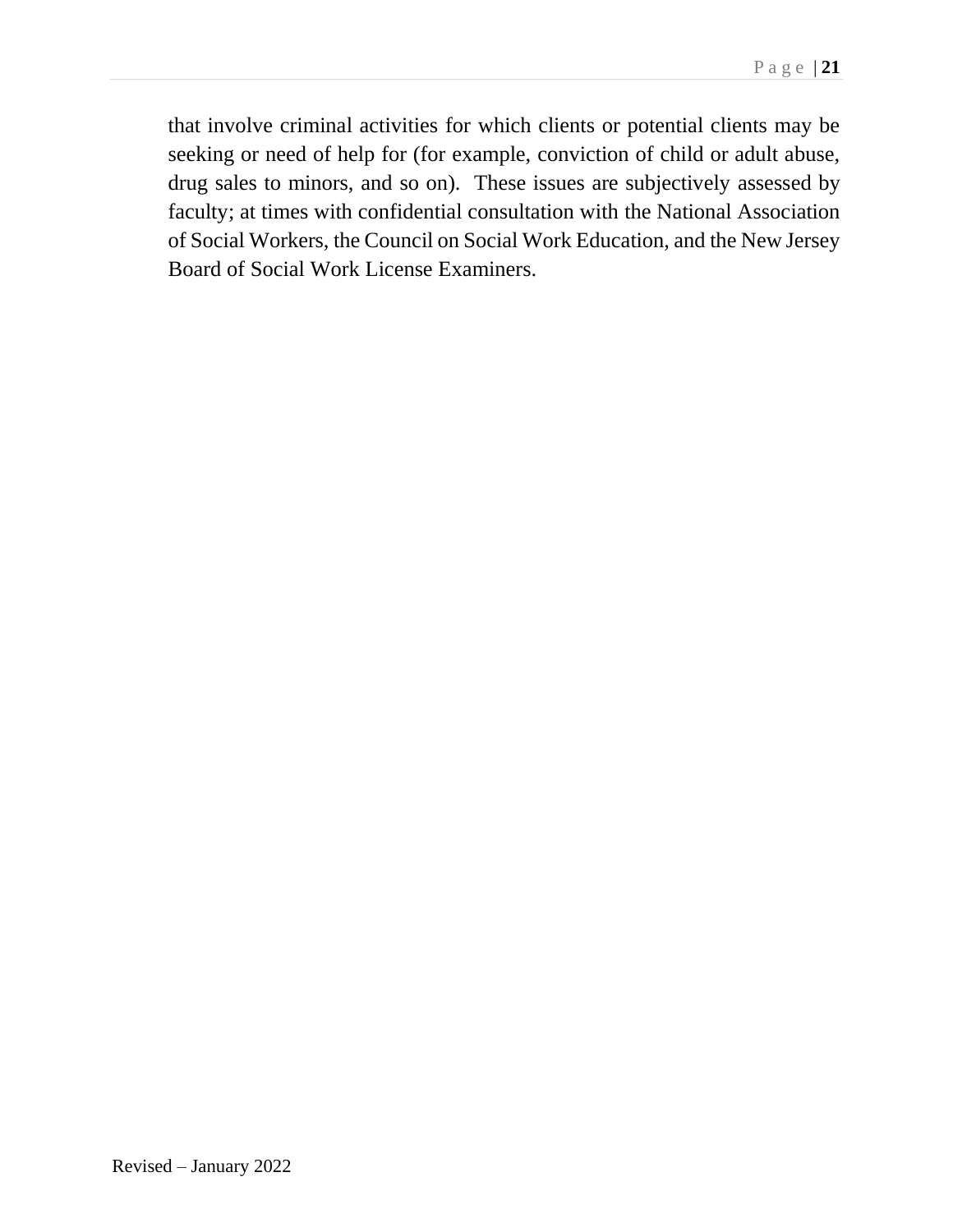# Certificate Programs

There are two certificate programs offered to students within the social work program. These certificates are available to both social work majors and nonmajors. Certificates are valuable as they indicate that students have obtained substantive knowledge in a chosen area. They can help with employment and application to graduate schools. Either or both can be done in addition to the major, but students are encouraged to speak to their advisors for careful planning of their schedules.

Only the courses indicated can count for major or minor requirements – otherwise there is no "double dipping." Social work majors or minors will need to meet the certificate requirements in addition to the electives needed to fulfill the major or minor.

AFTER COMPLETING THE REQUIREMENTS FOR THE CERTIFICATES, STUDENTS MUST NOTIFY THE BSW PROGRAM DIRECTOR, DR. DAWN APGAR, PRIOR TO GRADUATION TO ENSURE THAT THESE CERTIFICATES APPEAR ON TRANSCRIPTS.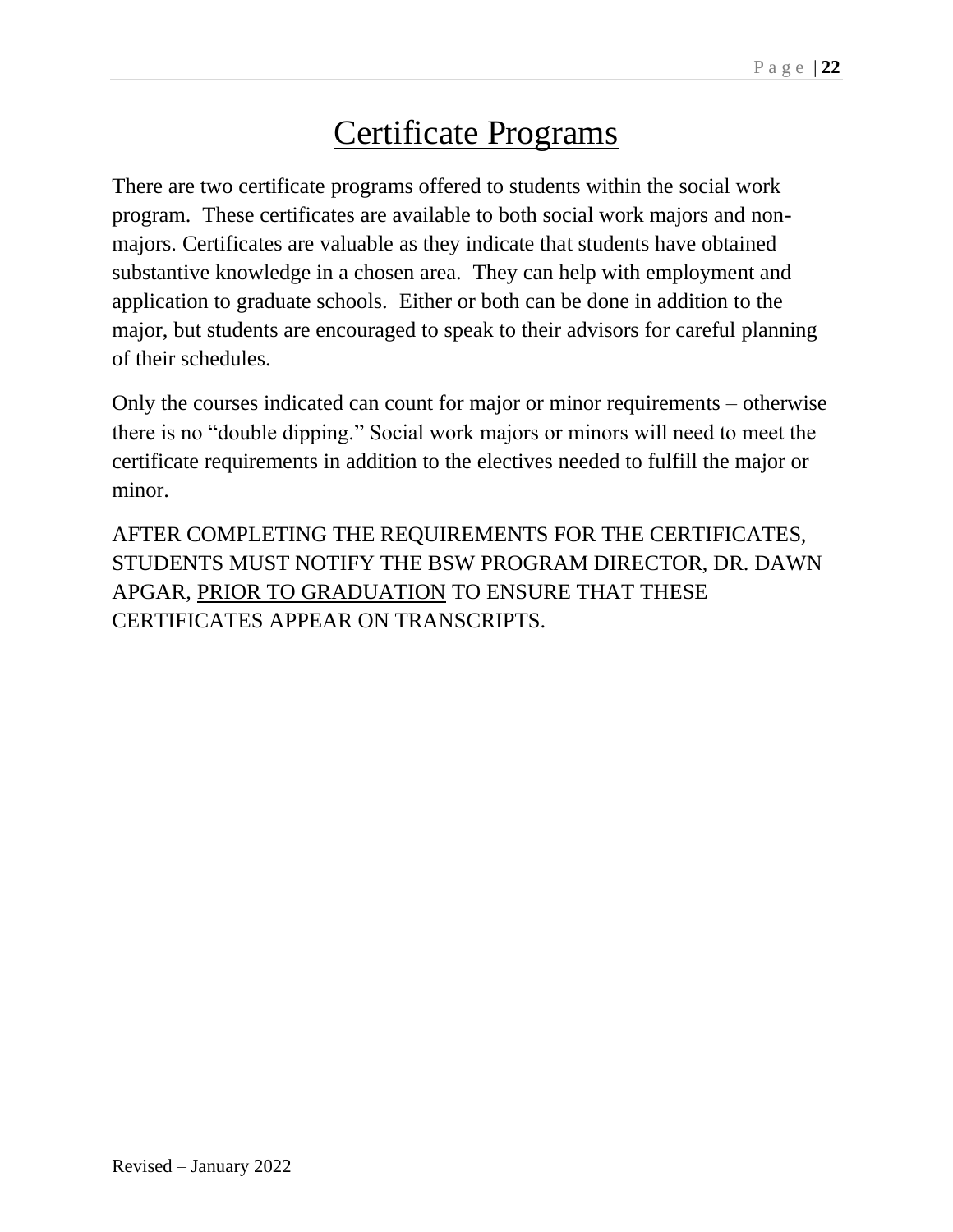### **Social Work Policy and Justice Certificate**

#### **REQUIRED**

SOWK1111 Introduction to Social Work (may count for social work major or minor requirements) SOWK2314 Social Work and the Law SOWK2334 Social Work Approach to Race and Bias SOWK3301 Social Welfare Policy (may count for social work major requirement)

#### 80-Hour Experiential Learning Activity

This experiential learning activity is designed for students to apply what they have learned in the classroom to "real world" settings. Students are required to have experiences approved prior to beginning these hours. These learning activities can consist of internships, capstone projects, service learning opportunities, practicums, and other "hands on" activities. These activities must be identified by the students – though they can use the Seton Hall Career Center or their respective academic major faculty to assist as needed. Experiential learning activities can be paid or unpaid. They can also be for academic credit or consist of non-credit opportunities.

There are three required types of documents that must be completed. First, a learning contract outlining the goals and objectives of the activity. These learning goals will outline specific ways in which students will be able to exhibit the practice behaviors outlined in the CSWE EPAS. Second, timesheets documenting the hours of participation. Lastly, an evaluation (by an agency representative or the BSW Program Director) stating satisfactory completion of work. The evaluation must demonstrate that students applied their understanding of social, economic, and environmental justice to advocate for human rights at the individual and system levels; and engaged in practices that advance social, economic, and environmental justice. **All documents will be maintained and approved by the undergraduate social work program PROR to the start of the experiential learning activity.** 

#### **ONE OF THE FOLLOWING**

SOWK2311 Child Welfare Policy and Practice SOWK2333 Current Trends and Issues (with approval from Social Work Director) SOWK2335 Family Violence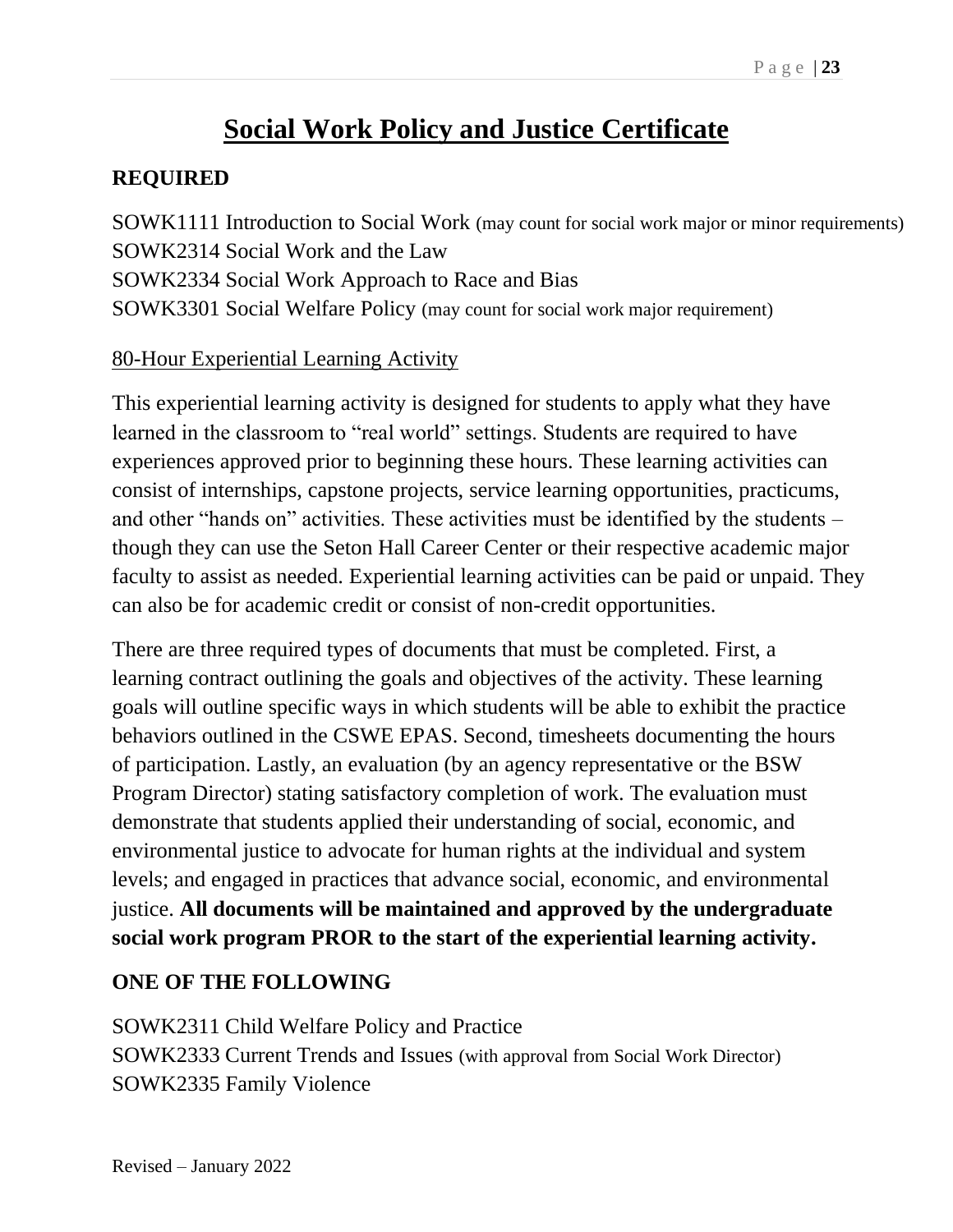### **Interdisciplinary Certificate in Gerontology**

The certificate is 15 credits and only one course listed below can also count for a major or a minor.

#### **REQUIRED**

Two of the following - 6 credits (Core Requirements) SOCI 2511 Growing Older: The Sociology of Aging NUTH 3102 Gerontological Nursing SOWK 1911 Introduction to Gerontology

Note – One of the courses above can also be used as an elective below if all three are taken by a student.

Two of the following - 6 credits (Electives) PSYC 1214 Adult Development RELS 2316 Theology of Death NUTH 4440/ CORE3912 Care of the Dying- Healthcare Interventions for Body, Mind and Soul SOWK 1912 Psychosocial Aspects of Aging

Internship

An internship (practicum or clinical) in direct service or research is required of all students. Students in majors that have internship requirements need not do another internship but must complete their required clinical or practicum in aging. Students in majors not requiring an internship must complete an internship. Contact the BSW Program Director, Dr. Dawn Apgar, to plan for satisfaction of the internship requirement PRIOR to the start of the internship. These internships must be approved by Professor Mary Landriau, Director, BSW Field Education. Students will need to register for an internship course and have weekly supervision with the faculty instructor if they are not completing for their internships for credit for their majors. *3 credits minimum*

Additional electives (not required) – May be substituted for an elective with prior permission. Students wishing to supplement the required courses should consider the following courses: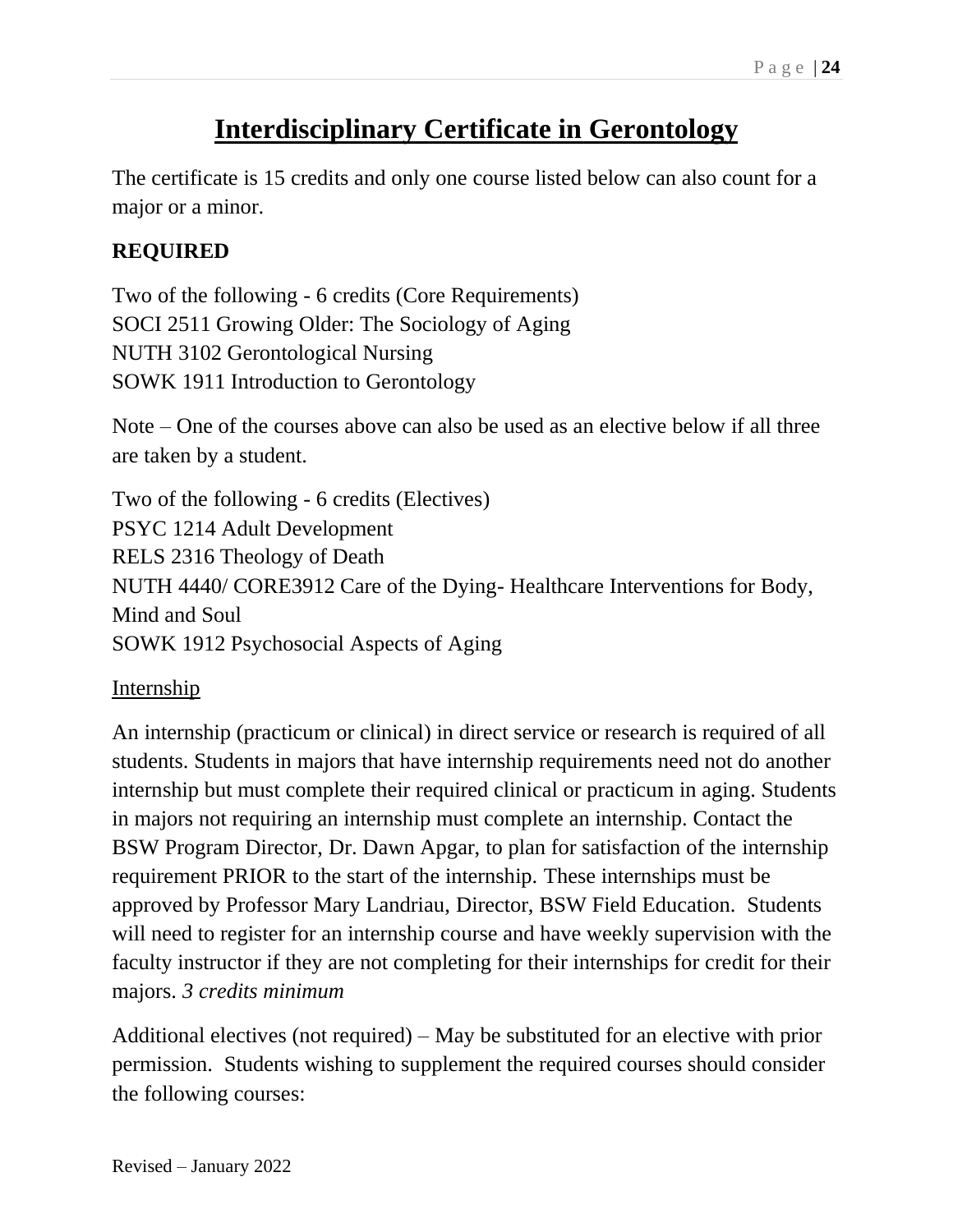ANTH 2224 Health and Medicine: An Anthropological Approach PSYC 2212 Developmental Psychology RELS 2511 Christian Values and Health Issues SOCI 2813 Self and Society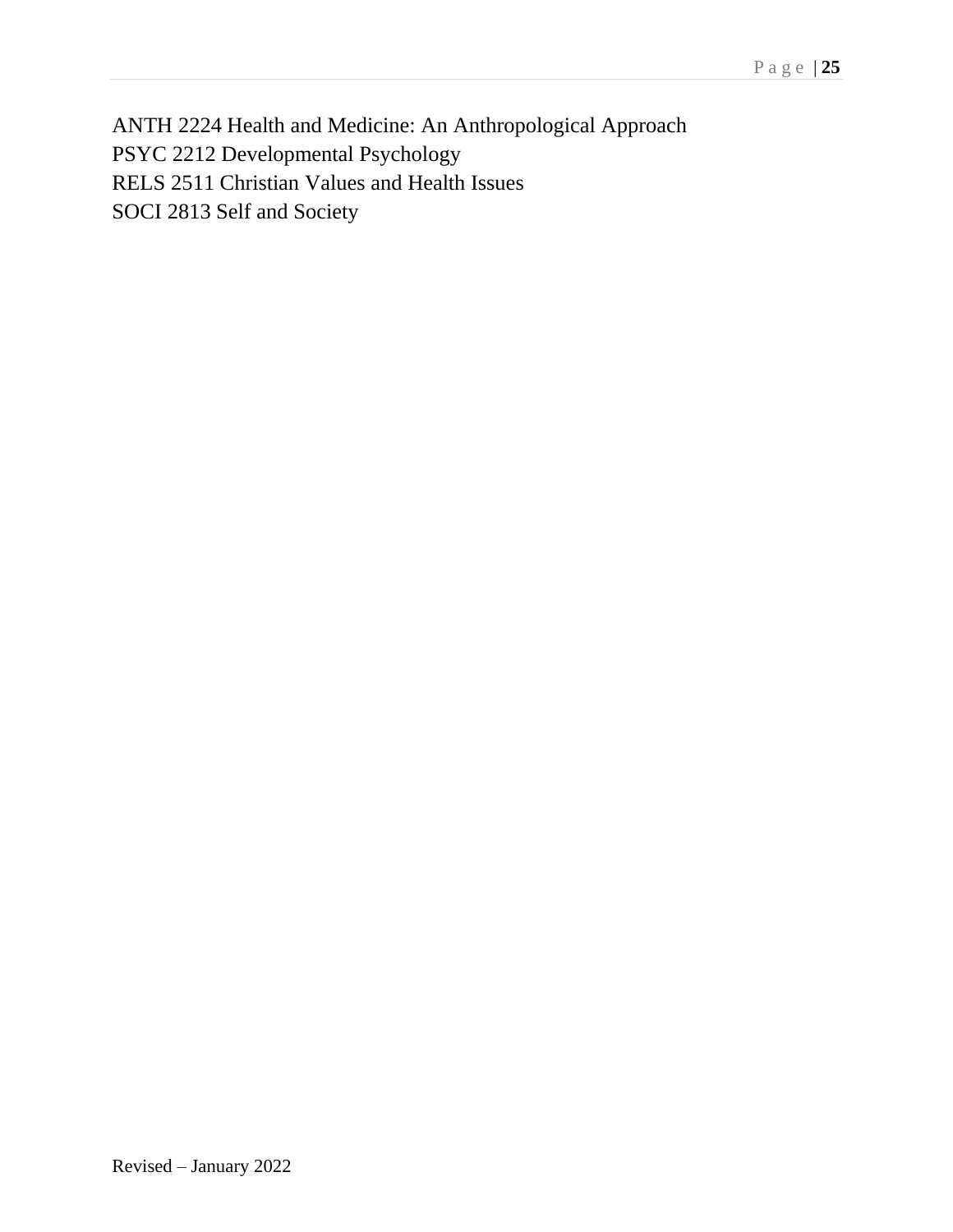# Academic Advising

Students are active adult learners and are responsible for their own progress through their college career. However, progressing through college, and in particular, the intricacies of the social work major, demands that advisement be a joint venture between students and advisors. All students are assigned an Academic Advisor and are required to meet with this Advisor prior to registering for classes.

We strongly recommend students examine the list of courses that will be available the following semester for the major and other college and university requirements, as soon as these are promulgated. No matter what your assigned date and time of official electronic "pre-registration," it is best to have a plan in place. The sooner you can be advised, the better.

If you are a sophomore or freshman student, there is likelihood that certain courses will be closed by the time it is your turn to register. To counteract the effects of this, it is best to come in with a plan of approximately 18 to 24 tentative credits, with the likelihood of many of these being open. You should check this by the time you come to officially register and receive your PIN (Personal Identification Number). Under no circumstances will any faculty or staff member verbally or use email to provide you with your PIN. PINs will only be provided at the end of the advisement session when both the student and advisor are aware of the adequacy, appropriateness, and accuracy of that for which the student is registering. In other words, as soon as the schedule of available courses is promulgated, devise a plan that assures meeting various requirements and with attention to the day and time assignments, so that when it is your turn to be advised, the process will go as smoothly as possible.

During the official "pre-registration" period, all faculty members will extend their office hours. Some faculty members give students appointments, while others do not. It is best to learn how your respective advisor operates in terms of time at this critical period of advisement.

When a student appears for advisement, he/she should bring a copy of the most recent "audit sheet" (also referred to at times as the "student profile") – not the transcript. The audit sheet that is accessed by students indicates in red print unmet course requirements for graduation and this should be examined carefully in terms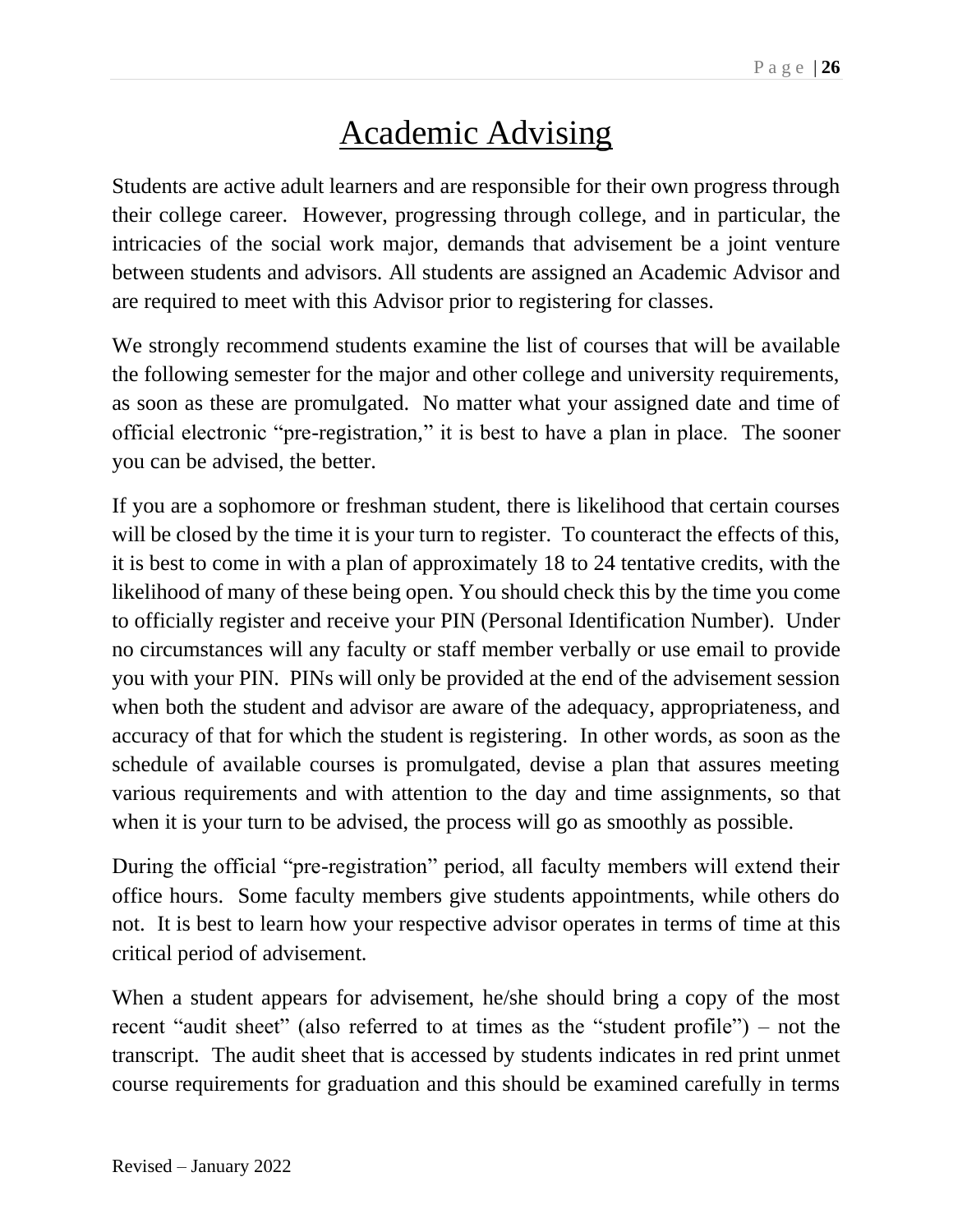of course availability and the timing for graduation. This should be used as the basis for a student's plan for registering.

We recognize that, at times, despite our advisement, students are ultimately free to take their PIN and register for courses other than those recommended by the advisor. This action is not recommended, and students should return to their advisors if problems arise.

#### *Incoming Transfer Students and Students Switching Majors to Social Work*

All transfer students and those switching their major to social work will meet with the BSW Program Director for advisement for their first semester as a social work major.

Transfer students receive an assortment of critical documents, these should be brought to the initial advisement session. Transfer credit advisement can be a complicated process and we wish to make sure that you are properly registered and with appropriate counting of credits that are transferred and where these have been placed in your student profile.

The University has a residency requirement that states that the last 30 credits, of the required 120 credits, must be taken at SHU.

At times, students transfer in with 90 credits and may assume that only 30 additional credits are required for graduation. This may not be correct. No courses that are theory and practice, field, or social work research are transferable as meeting social work requirements. At best, and considering appropriate courses taken at other colleges by transfer students, three semesters are required to complete the social work major because the social work curriculum contains two 3 course sequences that begin in the spring semester of the Junior Year.

We encourage you to meet with the Director of the social work program to discuss our curriculum in an effort to maximize the information you have regarding your future decision.

#### *Additional Comments Regarding Advisement*

Advisement for the social work program should only be done through a full-time member of the social work faculty. We understand that competent, caring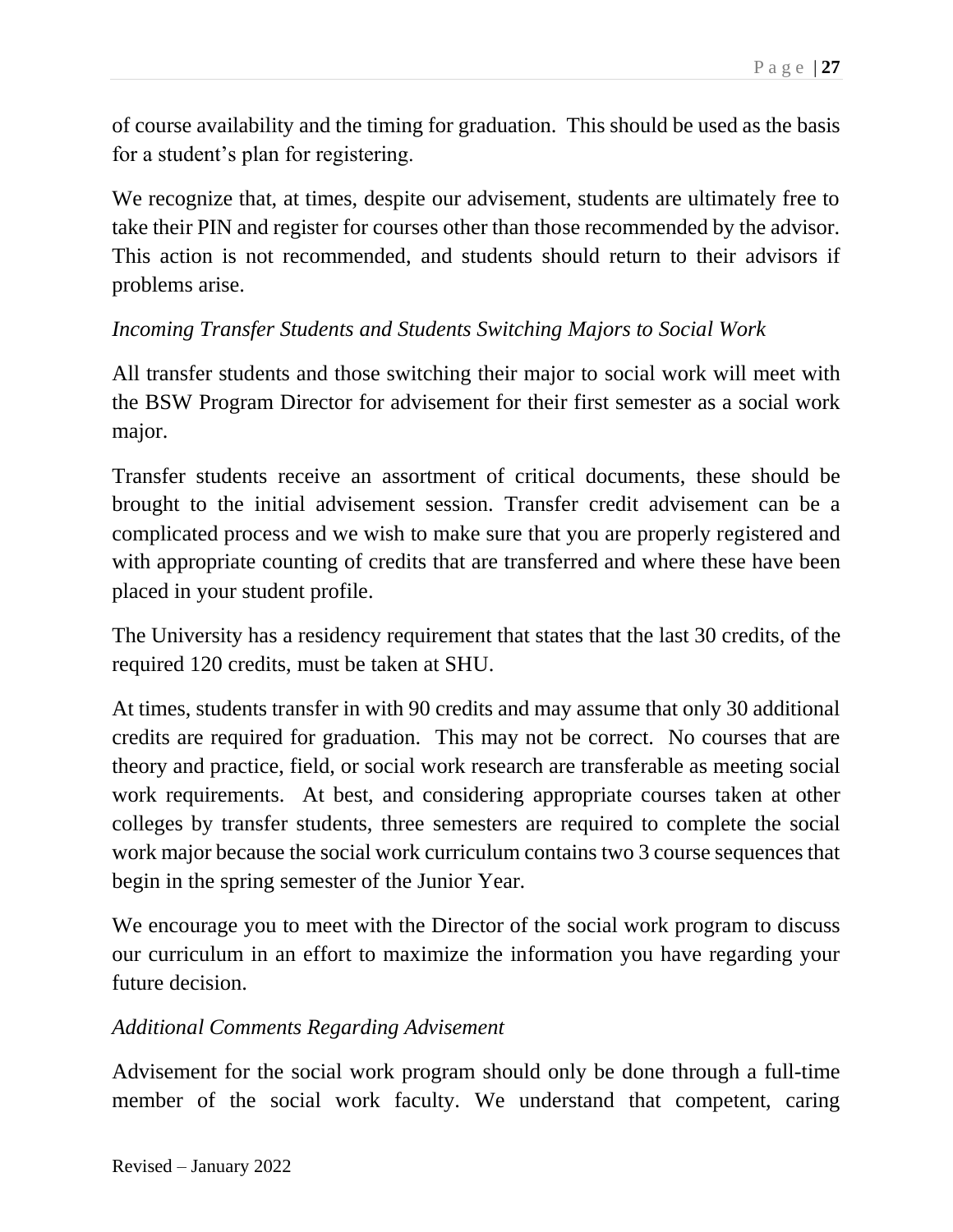professionals throughout the University may hold positions of "Advisor" to respective categories of students such as athletes, participants in the Equal Opportunity Program, and others. These professionals can and will be helpful, however, before you actually "sign in" to courses, bring to your social work faculty advisor the proposed schedule that has been provided to you by another advisor. The social work program is complicated and not all courses run all the time. This policy is designed to assist that students are able to meet degree requirements in an effective and efficient manner.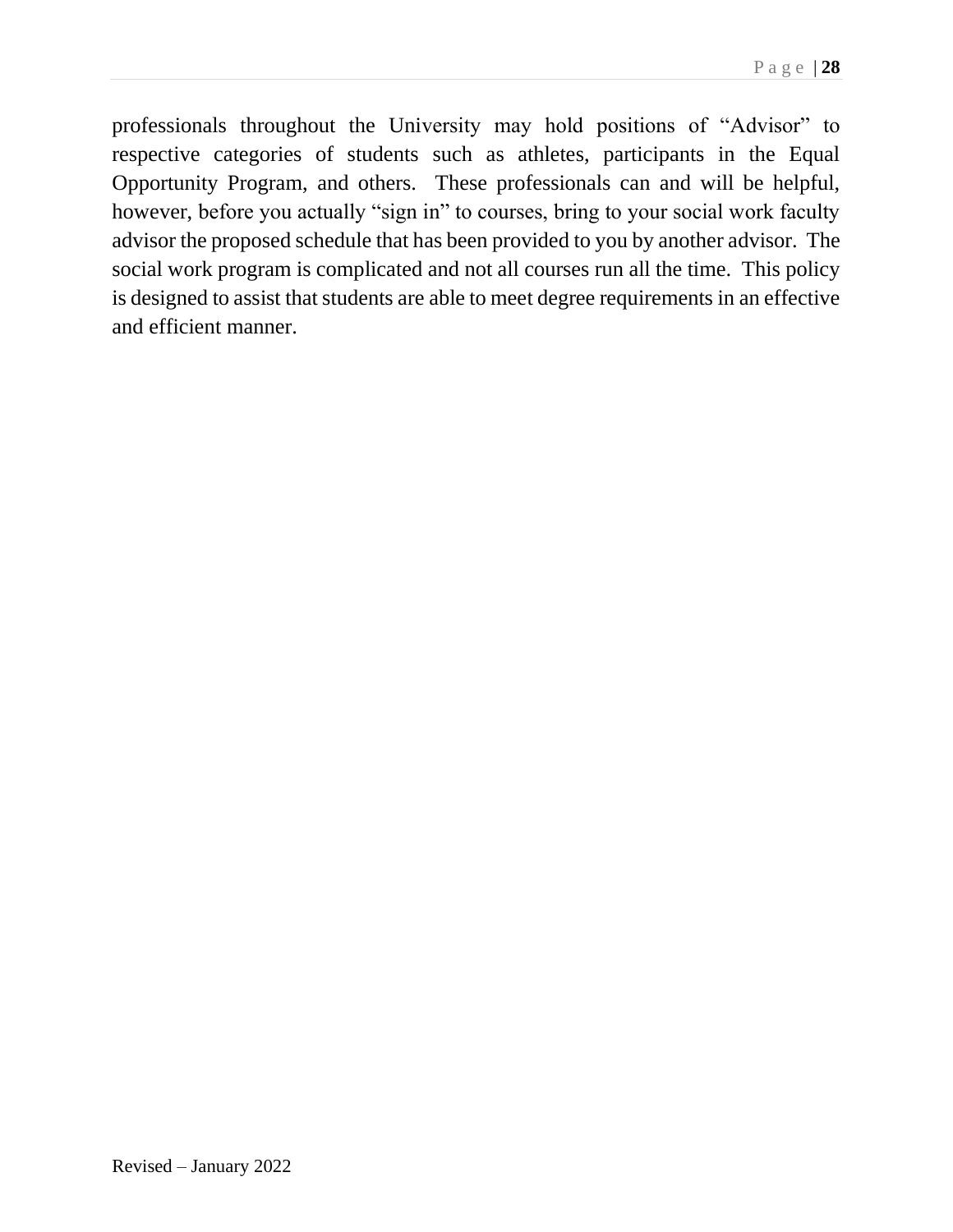### Student's Rights and Responsibilities

1. Student participation in policy formulation and revision. As a student in the social work program, you are encouraged to take an active part in contributing to the ongoing evaluation of the program. The success of the program is determined by how well student educational and professional needs are being met; therefore, feedback from students is essential. Informally, you are encouraged to discuss with your instructor concerns which arise in a particular class. Your advisor and other faculty will be happy to discuss any aspects of the social work program.

2. Student grievances. Students have the right to appeal decisions made by the faculty relative to grades, admission to the program, etc. If the matter cannot be resolved informally between the student and advisor and/or other social work faculty, complaint procedures explicated in the University Catalogue should be followed. Procedures for addressing problems in field placement are outlined in the Field Manuals.

3. University student services. The University Catalogue presents a detailed list and explanation of the variety of student services provided at SHU. The social work student is encouraged to become aware of all of these opportunities and take advantage of those deemed helpful. Among the services, which may be especially helpful, are the Academic Support Services available on request. Students having difficulty in any course should utilize this free service. The University Counseling Center provides individual and group counseling services to students free of charge.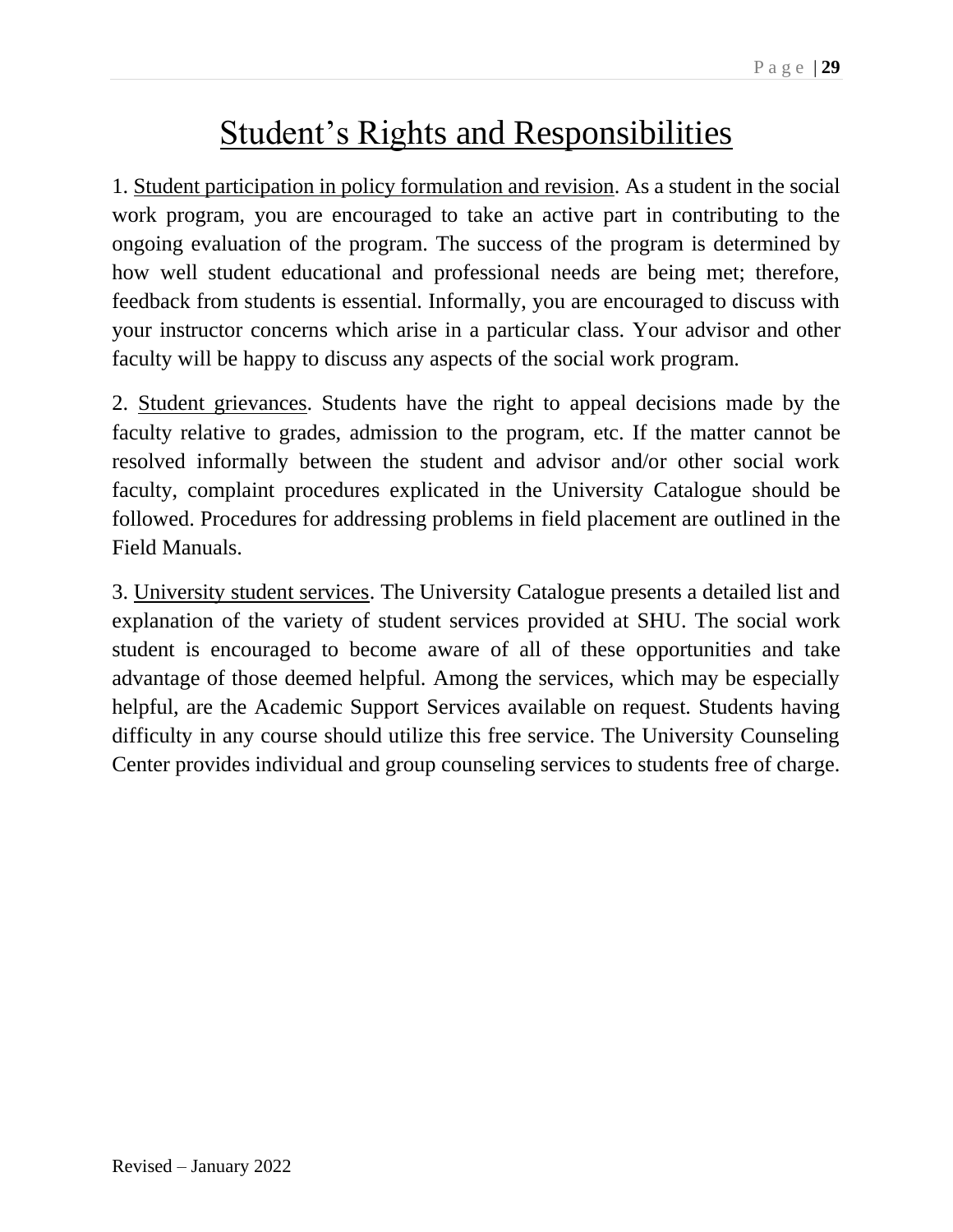# Student Social Work Association and Honor Society

*BSW Student Social Work Association*

- **Social Media:** @setonhallsswa (Instagram)
- **Email:** [sswa@shu.edu](mailto:sswa@shu.edu)

"The good we secure for ourselves is precarious and uncertain until it is secured for all of us and incorporated into our common life." - Jane Addams

The Student Social Work Association's (SSWA) objective is to provide support for social work students through interactive dialogue, workshops, and a variety of other activities. In addition to this, our organization also offers informative programs about social work for the entire Seton Hall Community. Our ambitions are to raise awareness about social work in the everyday life to students of all majors and to make a positive impact in the community through community service projects. The SSWA serves as a leader among student organizations at Seton Hall and beyond, partnering with other student organizations on programming, and helping organize collaborative initiatives with social work students at other universities across the State of New Jersey.

Events and activities include days of service and disaster relief volunteering; food distribution, in collaboration with the Community FoodBank of New Jersey (CFBNJ); collaboration with allies in the work of justice, providing healthcare and advocacy, especially for marginalized communities, i.e. our partnership with the National Alliance on Mental Illness (NAMI); providing social and networking events for students to build beloved community on campus, i.e. holiday parties and potluck gatherings; hosting educational panel discussions, workshops, and conferences, i.e. our Social Work and the Law and Forensic Social Work and Ethical Dilemmas in Social Work panel discussions; educating current and prospective students about the various ways social workers serve the community, i.e. speaking in classrooms and at Open Houses; networking with our NASW-NJ colleagues and partners; and providing support for students interested in continuing social work education and graduate studies.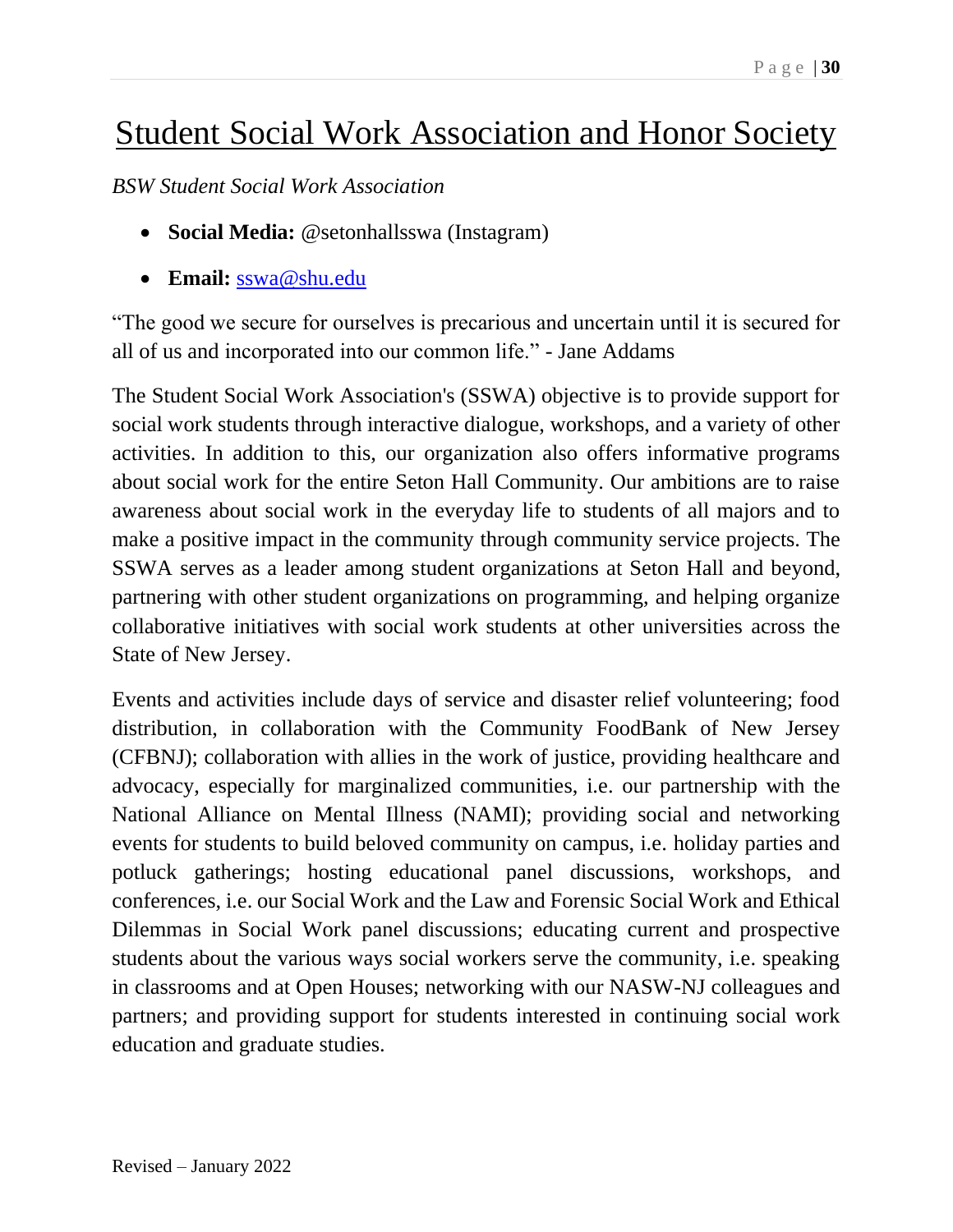#### *The National Social Work Honor Society*

The Phi Alpha Honor Society is a distinction for social work majors. Seniors with a GPA of at least 3.5 may be eligible, but their GPA must be in the top 35% of their graduating cohort. Only those with GPAs in the top 35% are eligible to apply, regardless of GPA. Information about the Phi Alpha Honor Society will be given to social work majors during SOWK 5111 – Senior Research Seminar, the capstone course taken just prior to graduation.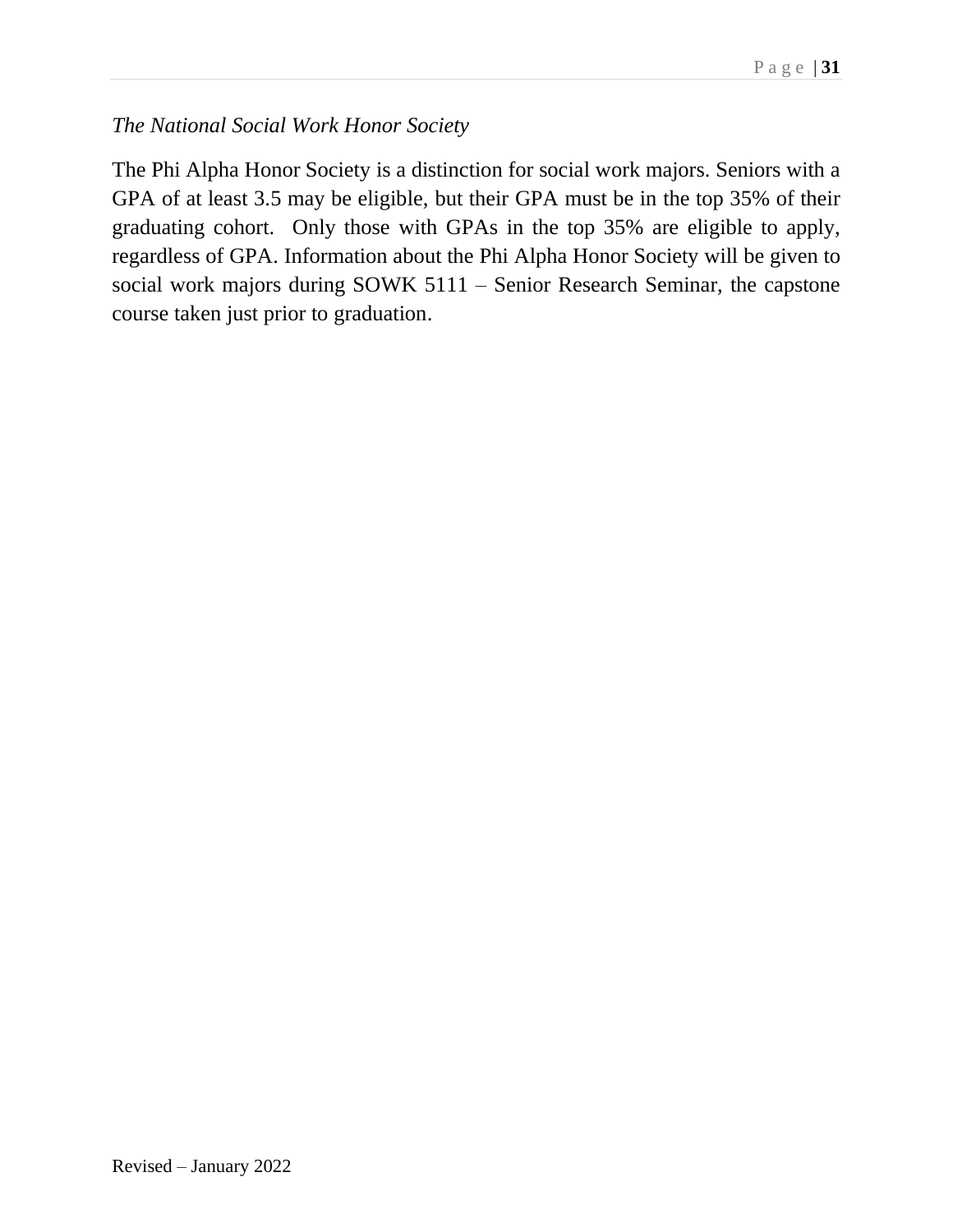### The Minor in Social Work

The program offers a minor in Social Work. Students may declare social work as their minor at any time as long as their overall GPA is 2.5 or better. The minor consists of 18 credits in the social work program, beginning with SOWK 1111 – Introduction to Social Work. All social work courses must be at the 1000 or 2000 level unless granted permission from the BSW Program Director to take a 3000 level course. Students should be particularly careful about selection of these 18 credits because not every course is offered each semester.

For students who are minoring in social work: Your advisement is done by the person who has been assigned to you in your major. Social work faculty will gladly discuss with you any questions about meeting minor requirements.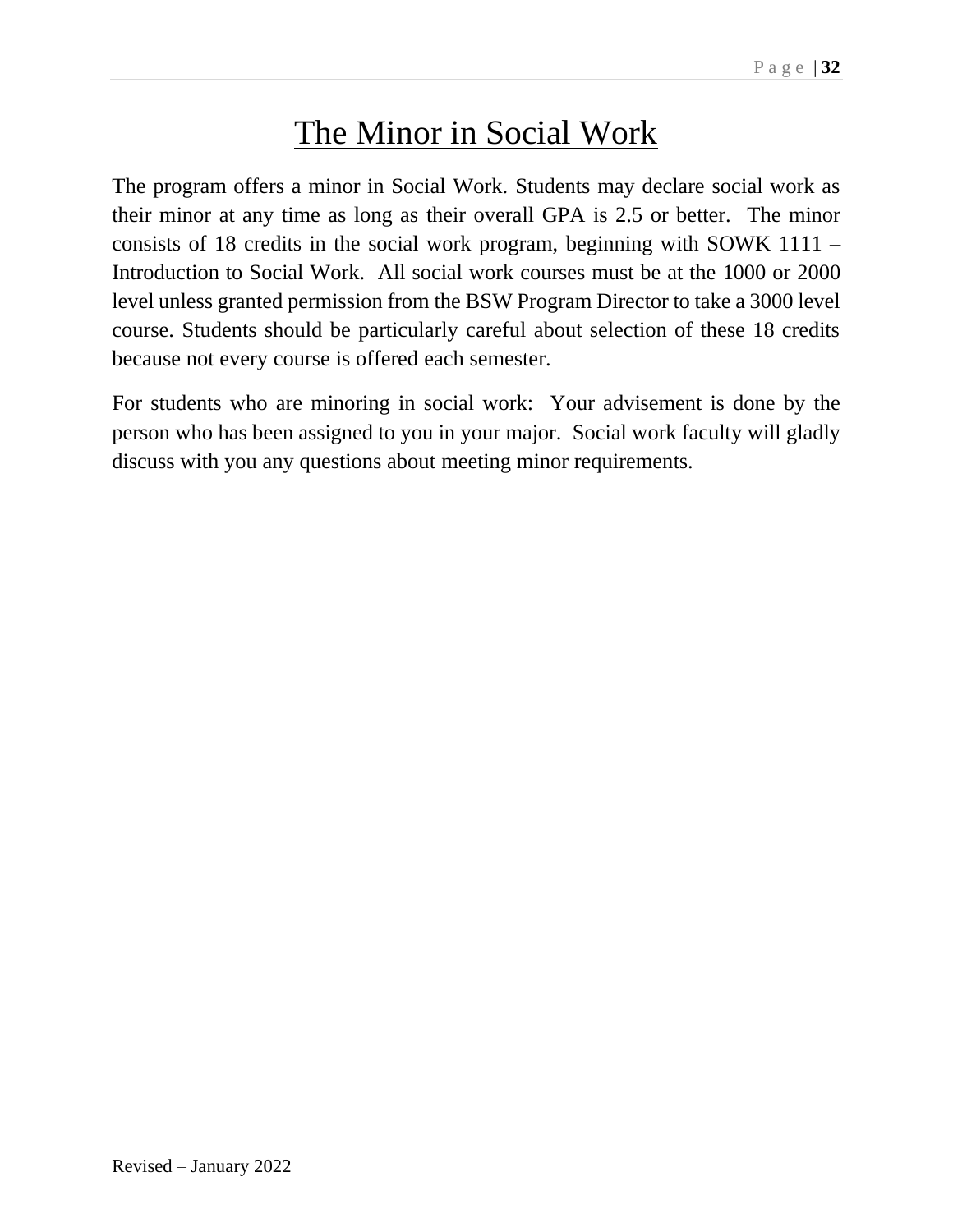### Policy on Academic Dishonesty

I. Statement: The Department of Sociology, Anthropology, and Social Work will not tolerate any form of academic dishonesty. Infractions will be appropriately penalized; students should understand that suspension or expulsion from the University is a possible result.

II. Definitions: "Academic Dishonesty" shall be understood to encompass at least the following:

Cheating — whether on tests or on other course assignments, whether by the giving, receiving or taking of information.

Plagiarism — stealing and/or passing off as one's own the ideas or words of another; using without crediting the source. It includes: (1) copying of text/research/assignments; (2) using someone else's papers/research/assignments without permission and citation; (3) representing as one's own work what is really the work of another person. This includes downloading from WEB sources.

III. Penalties:

1. A student determined to be cheating on any test or who plagiarizes on a course assignment will be appropriately penalized at the discretion of the instructor. This may include receiving a zero on the assignment or "F" for the course.

2. Notice that a student has cheated or plagiarized will be sent to the department of the student's major. All cases of plagiarism resulting in an "F" for the course will be reported to the Dean. This can result in a recommendation to the Dean for suspension or expulsion from the university.

3. If the chair finds that a student who has declared a major or minor in the Department of Sociology, Anthropology, and Social Work has been found to have committed acts of academic dishonesty in more than one Department of Sociology, Anthropology, Social Work, and Criminal Justice course, the student is expelled from the social work program after due notice of the discovery. After one year, the department may rescind the expulsion upon the application of the student provided the student evinces a genuine, informed, and vigorous commitment to academic integrity to the satisfaction of the department's Academic Integrity Committee.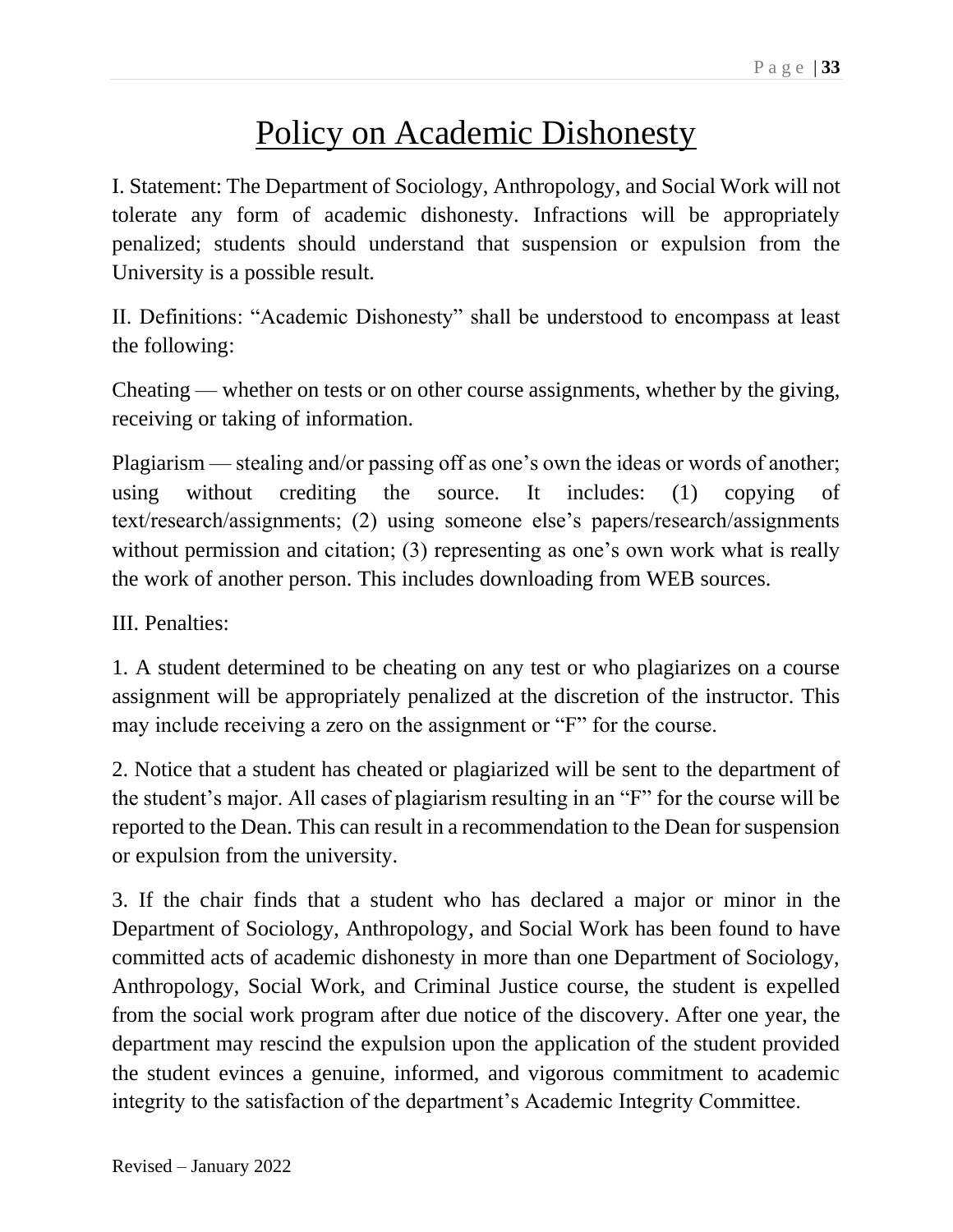4. All department or instructor actions resulting from suspected violations of this policy will be taken in accordance with the students' due process rights. Nothing in this policy statement shall be construed to preclude the department from taking appropriate disciplinary action against forms of academic dishonesty not stipulated here.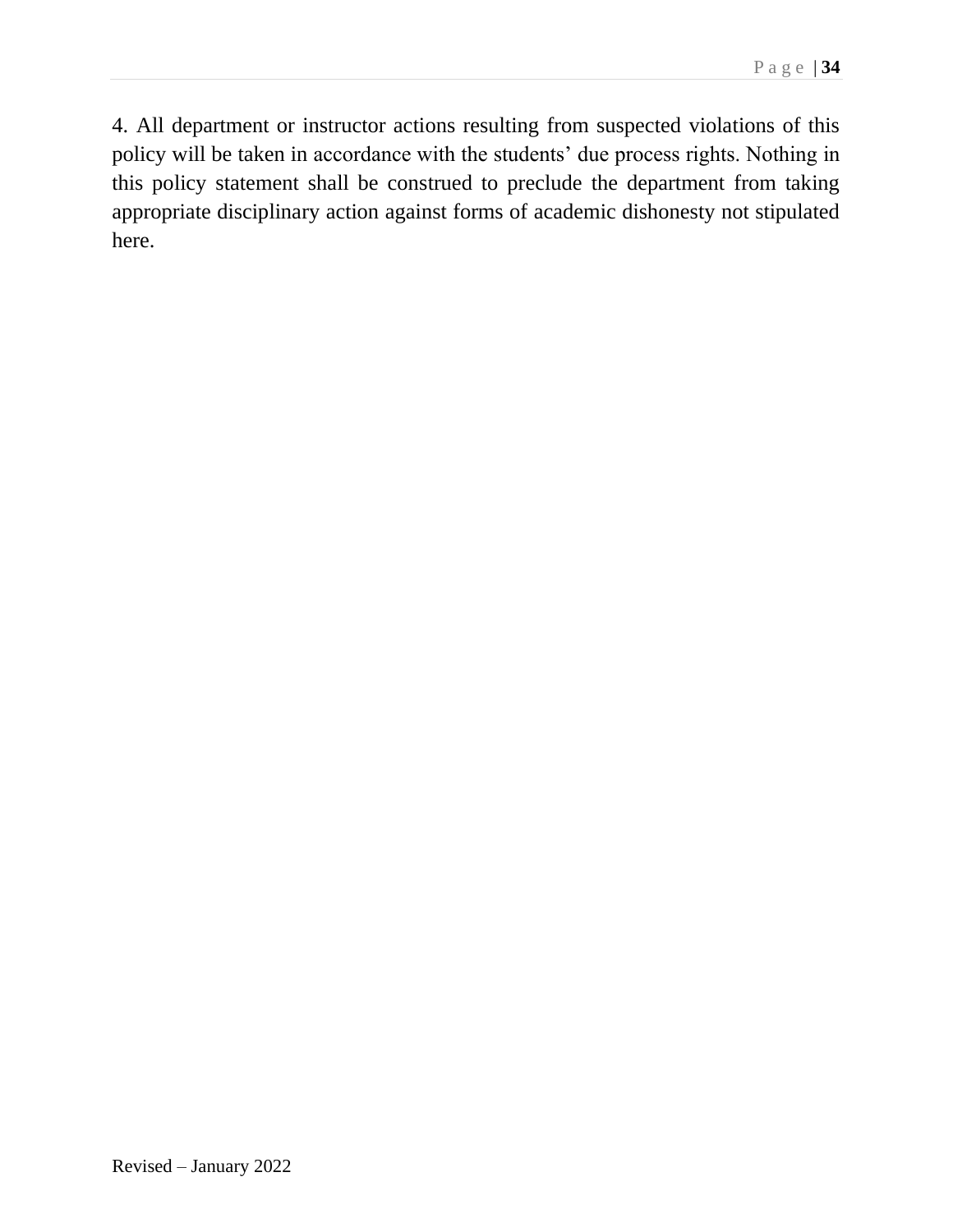# Policy on Special Conditions and Accommodations

It is the policy and practice of SHU to promote inclusive learning environments. If you have a documented disability, you are eligible for reasonable accommodations in compliance with University policy, the Americans with Disabilities Act, Section 504 of the Rehabilitation Act, and/ or the New Jersey Law against Discrimination. Please note, students are not permitted to negotiate accommodations directly with professors. To request accommodations or assistance, please self-identify with the Office for Disability Support Services (DSS), Duffy Hall, Room 67 at the beginning of the semester. For more information or to register for services, contact DSS at  $(973)$  313-6003 or by email at DSS@shu.edu.

The social work program enthusiastically supports the intent and mandate of legislation/policy providing optimal learning environments for all students, faculty, and all who are involved, directly and indirectly, with us.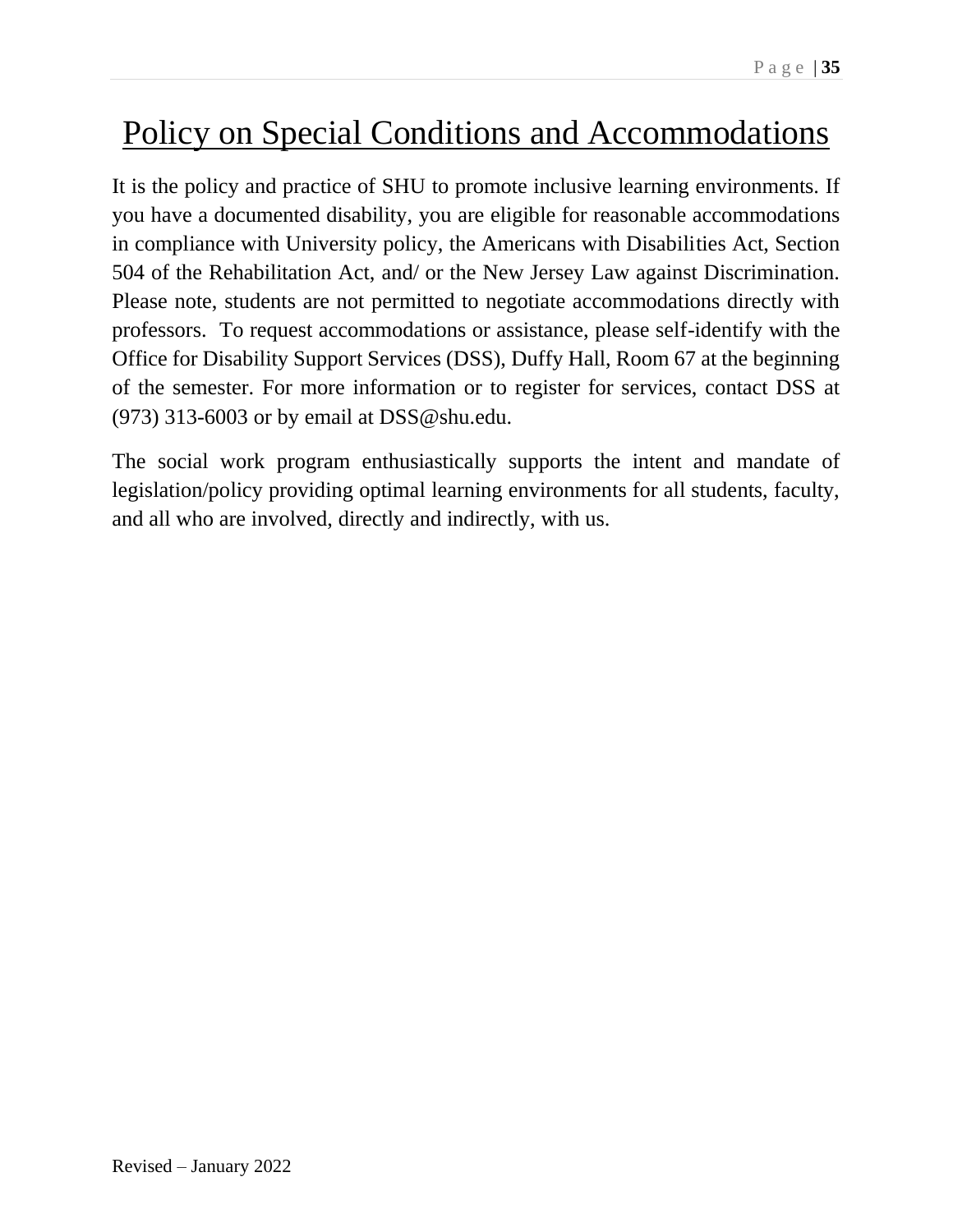# Suggestions for Applying to Graduate School and for Employment

This section contains suggestions to assist securing admission to graduate school and securing timely employment following graduation with a BSW. Program faculty members do not write "blanket" statements of recommendation. Material submitted on behalf of respective students is highly individualized, whether in hard copy or, as is increasingly prevalent, electronic recommendations.

The goal of the social work program at SHU is not to get students into graduate school; our program prepares students for generalist practice. This material is an attempt to be helpful to those who are considering graduate school, particularly for the MSW, but students must make their own decisions about graduate studies.

Department policy is that students should anticipate several weeks between the date they submit materials to request a letter of recommendation, and production of the actual letter. This is particularly pertinent to application deadlines. Some schools use a rolling admission process with no deadline, but the longer you wait the less seats are available and this is critical to advanced standing applications. Some schools have an application deadline that is taken very seriously.

Traditionally, MSW Programs require you to write a narrative. The narrative which you prepare as part of your application signals who you are and your affinity for learning.

We suggest that you select the one school that you are most interested in and to which you have likelihood of being admitted. You might then select one or two other schools as alternatives.

#### *Preparation for Applying*

Get as much information as you can about the respective school(s) from their catalog, website, graduates, and colleagues at your field agency, and an actual visit to the University. Talk to as many people as you can, realizing that you may get conflicting messages. This will really help put your application in perspective and signal that you are informed and serious about a respective school.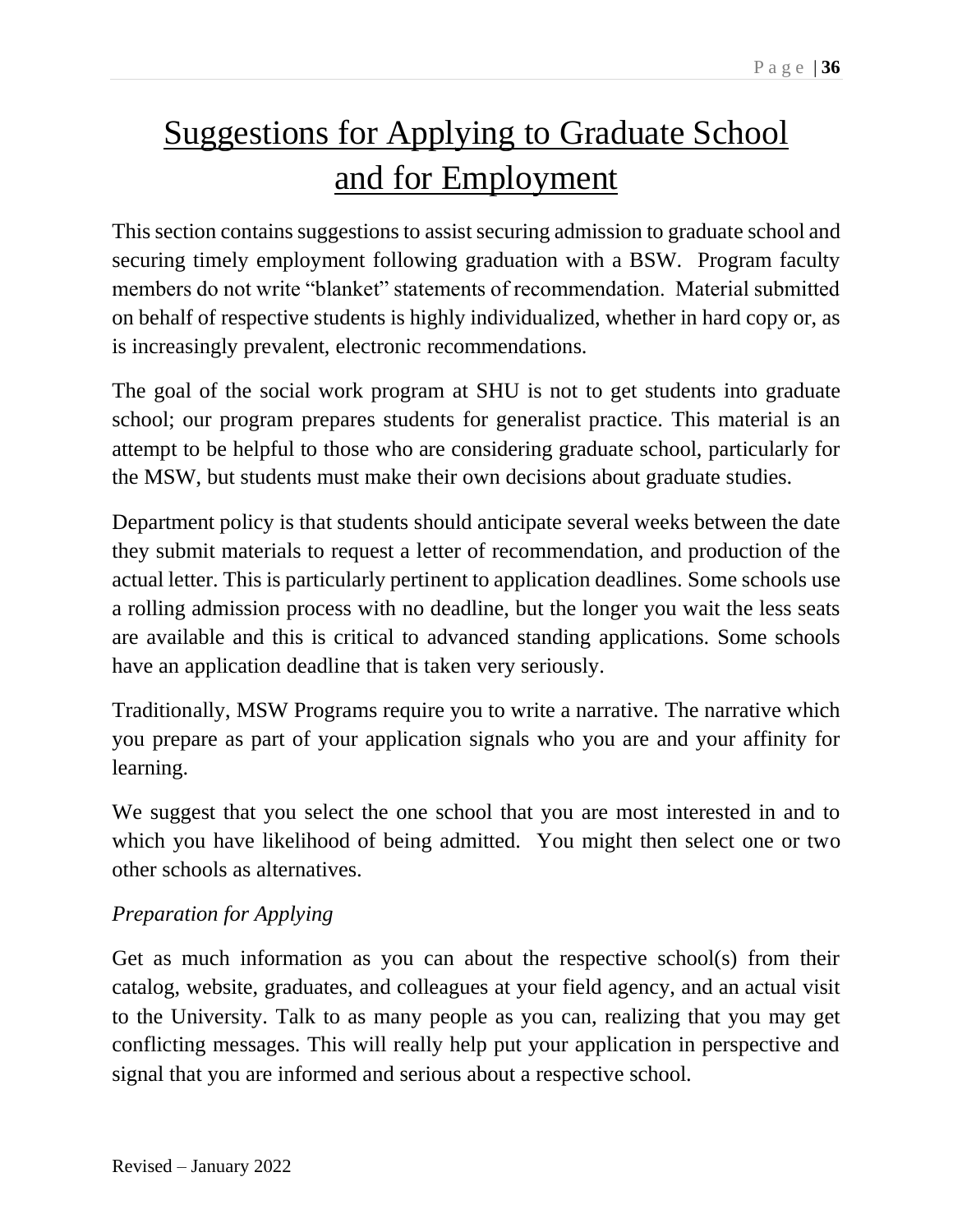Plan on taking a long time to write your personal statement(s); plan on editing and re-editing numerous times.

Many schools make the applicant totally responsible for the application process, requiring the applicant to get all the materials together and forward them to the school in a packet. Always ask the faculty member if he or she is willing and able to write a recommendation for you before you give his/her name to the prospective universities. Faculty should have had you for class/field and have good knowledge of your competencies/skills. Accompanying documentation helps the writer compose a more informed letter about you. It also gives the writer opportunity to point out suggestions to you regarding your application, however we will not edit narratives; this is clearly unethical. Individual faculty will request different documentation, but generally includes your most recent resume, personal statement submitted with your application, and for field, a summary of both junior and senior practicums.

#### *Your Actual Application – Tips for Success*

Your materials must not contain a typo or spelling/grammar error and you should not rely on the computer to check this for you. Your application personal statement will probably use nomenclature pertinent to social work and your word processing program may not recognize some of this language. The material you submit to support your application/letter of recommendation must be your best work. If you submit a sloppy narrative and then the respective school asks us to comment on your writing, your recommendation will reflect this.

Do not "overshare" personal information. Yes, social workers often tend to be attracted to the profession due to personal experiences they have had and yes, schools are interested in this. However, the profession is about service to others, not about you addressing your own issues, so you should be careful about selfdisclosure. The narrative is hard to write because you are, basically, writing about yourself, yet you cannot use the word "I" in every sentence nor can you compensate for this by excessive use of passive voice. This takes work.

Answer the "questions" that you are asked. You cannot have a "one size fits all" narrative. Each school's approach is unique. We strongly suggest that you take the questions/information they want and respond to this using a specific subheading in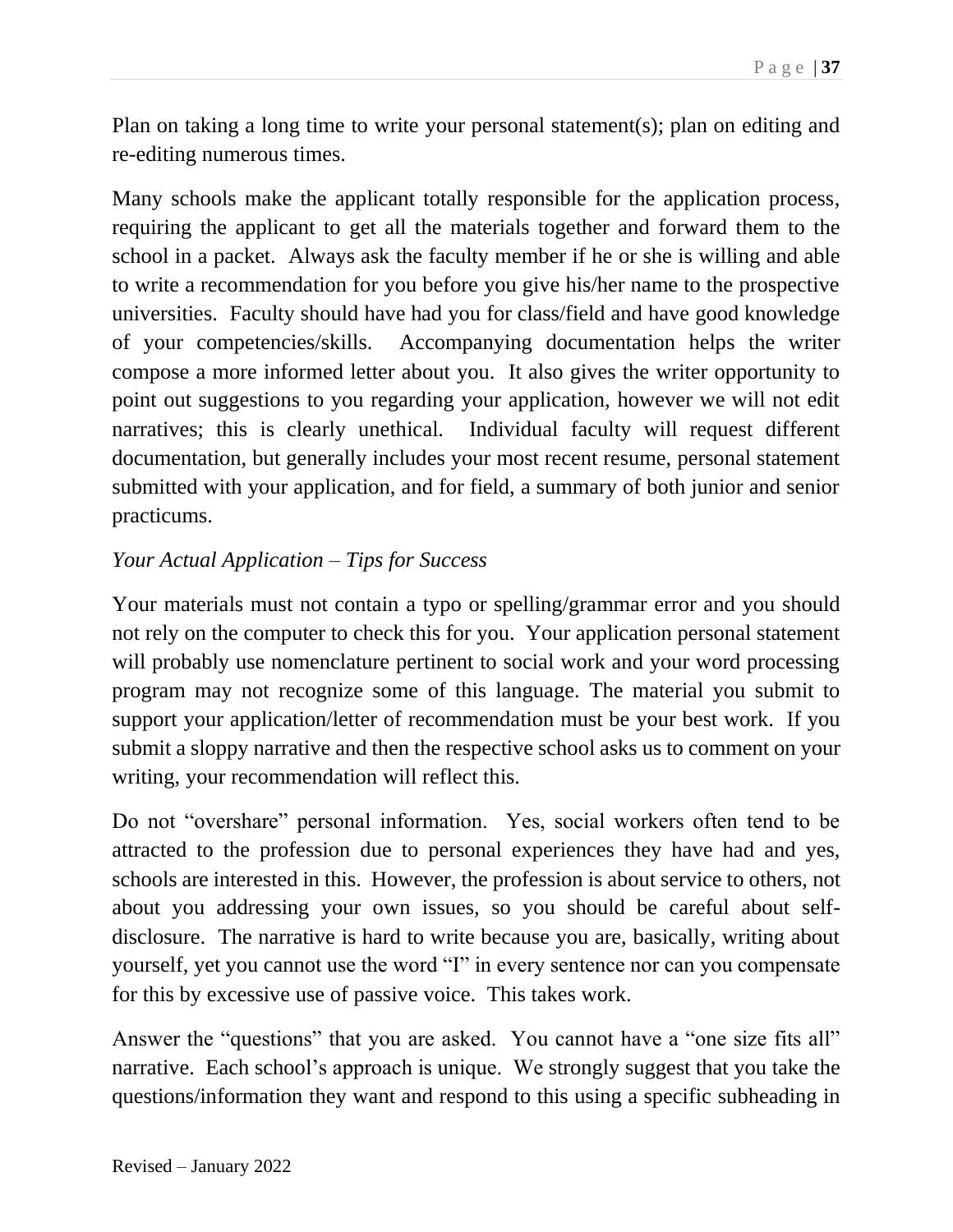your narrative. This helps you stay focused on the question and signals "tidiness" to the readers who will evaluate this narrative. If a school does not have specific, delineated questions, consider using subheadings anyway. Run on personal statements are boring to read; often omit information; and do not look good cosmetically. These are very hard to write because the categories of questions they are asking overlap. Consider telling them that you are aware of the interrelationships of the various questions.

Find somewhere in your personal statement to address the "why" of the specific university you are applying to. Do not pander to them as an amateur, but rather, why this or that school. It often helps to refer back to something in their catalog or other official source.

We do not think you should state that you wish the MSW in order for you to be able to do this or that. This reads as self-serving. Rather, you wish the additional education and training available in their MSW program such that you might subsequently empower others to………….Use your own words. Do not be afraid to share your dreams and aspirations and how the respective school can help you to help others specifically.

You should signal why you wish to be considered for advanced standing. Remember, this is not an entitlement and schools have limited numbers of seats applicable to advanced standing. You cannot just say you have the BSW, but rather, what competencies, education, skills, training, models, ethics, and the like were reinforced in the BSW program at SHU. This also relates to another part of the narrative, required by most schools: that is, discuss some experience that ……… We strongly suggest that you use something from your field experience to illustrate your point. The narrative requirement for most, but not all, graduate schools is the same for people applying for the two-year program and those who wish advanced standing. It is you who must signal why advanced standing is appropriate for you. In other words, consider how your application differs from someone applying with a different major.

Keep within the page limit that is required by the respective school.